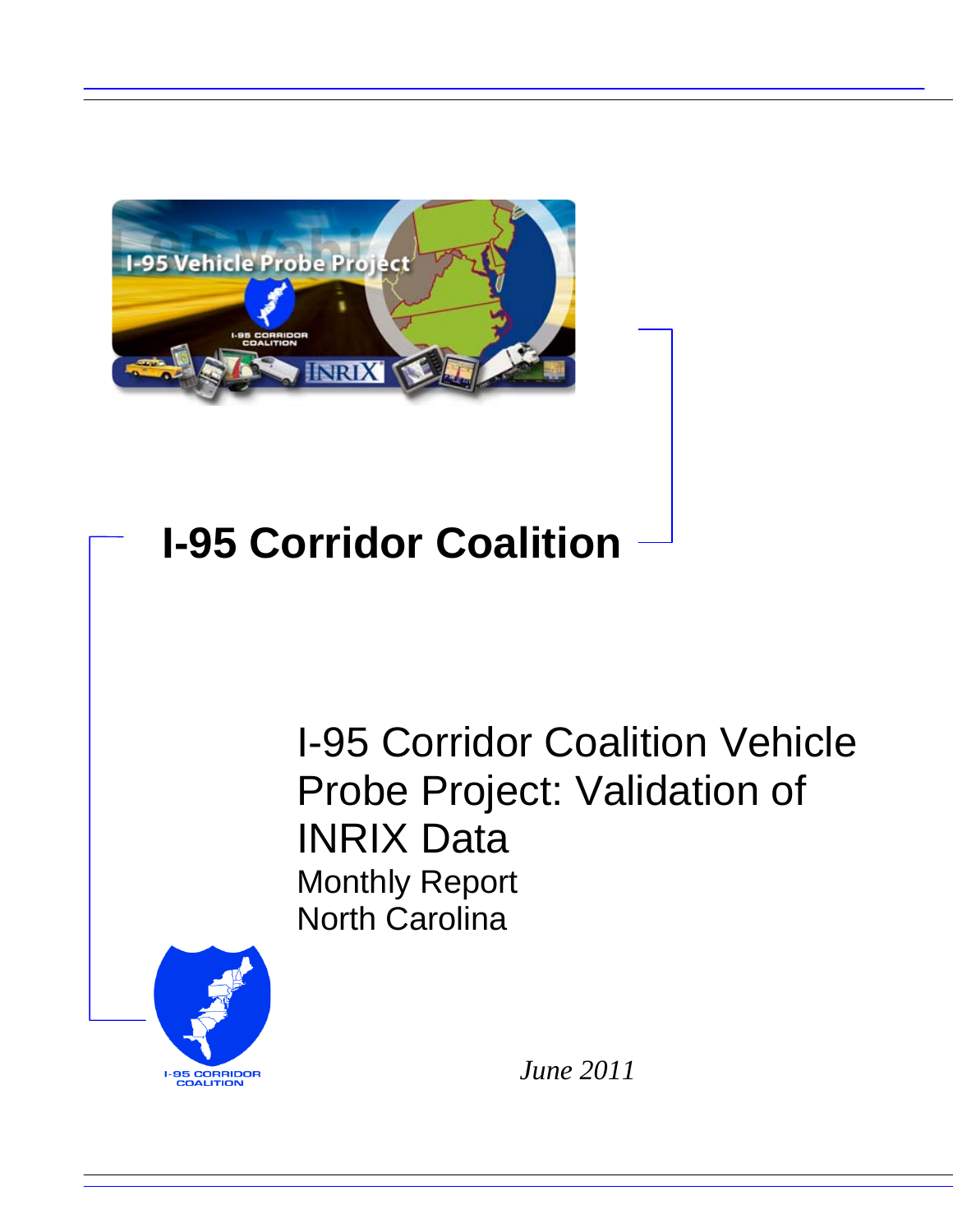# **I-95 CORRIDOR COALITION VEHICLE PROBE PROJECT: VALIDATION OF INRIX DATA JUNE 2011**

# *Monthly Report*

*Prepared for:*

I-95 Corridor Coalition

*Sponsored by:*

I-95 Corridor Coalition

*Prepared by:*

Ali Haghani, Masoud Hamedi, Kiavash Parvan University of Maryland, College Park

*Acknowledgements:*

The research team would like to express its gratitude for the assistance it received from the state highway officials in Delaware, Maryland, New Jersey, North Carolina, South Carolina Virginia, and Pennsylvania during the course of this study. Their effort was instrumental during the data collection phase of the project. This report would not have been completed without their help.

*June 2011*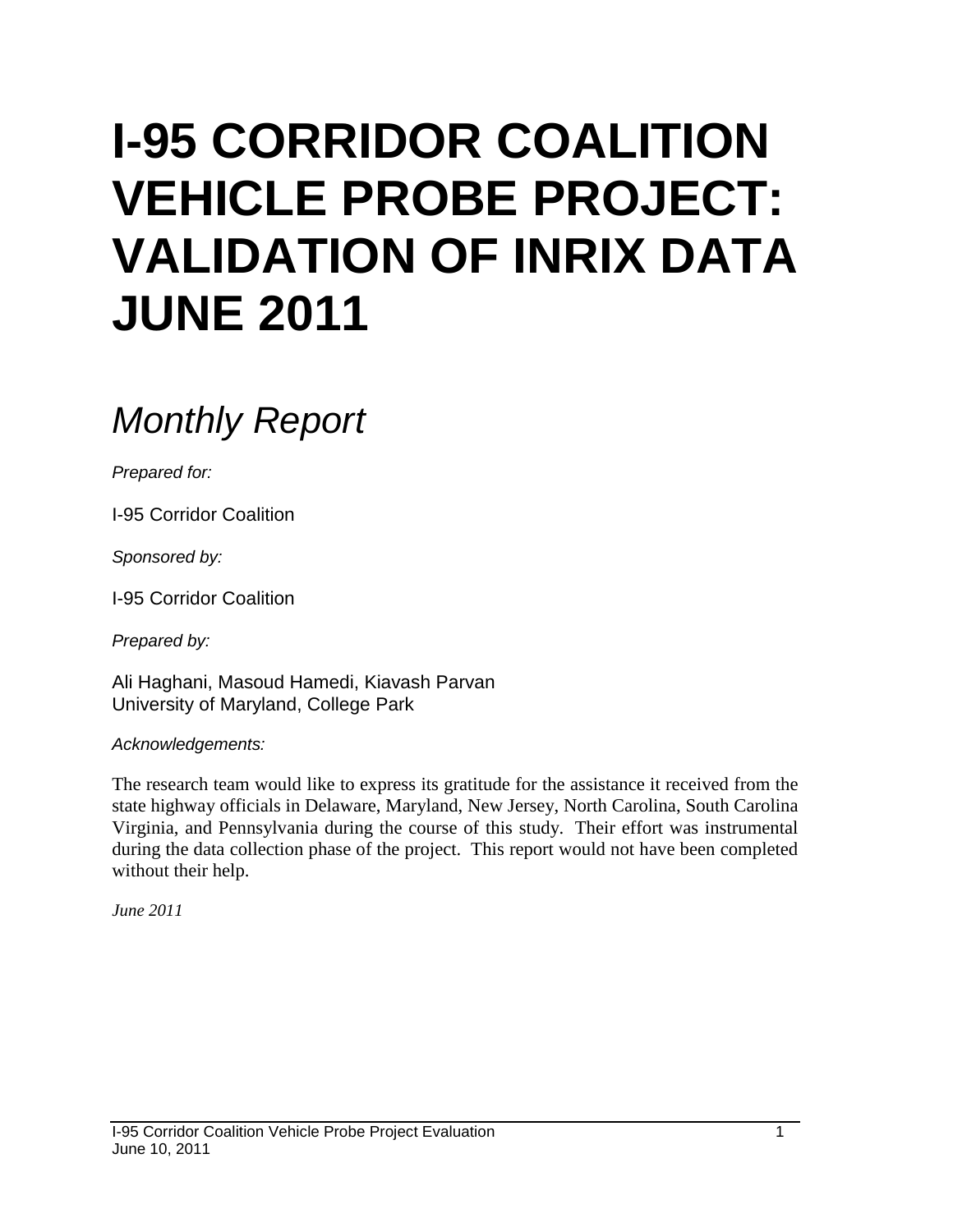# **Evaluation Results for the State of North Carolina**

### *Executive Summary*

Travel time samples were collected along a total length of approximately 16 freeway miles and nearly three ramp miles from Thursday, March 10, 2011 through Thursday, March 24, 2011 in North Carolina. Freeway segments studied were located along I-77 in Mecklenburg County and the ramp segments studied were located at the interchange of I-77 and I-85 in Mecklenburg County. Data collected was compared with travel time and speed data reported by INRIX as part of the I-95 Vehicle Probe Project. The freeway validation data below represents more than 1200 hours of observations along nine freeway segments, totaling more than 16 miles.

ES Table 1, below summarizes the results of the comparison between the validation data and the INRIX data for freeway segments during this period. As shown, both the average absolute speed error and speed error bias were within specification for all speed bins.

|                  | <b>ES Table 1 - North Carolina Evaluation Summary for Freeways</b><br><b>Absolute Speed Error</b><br>(<10 mph) |            |               | <b>Speed Error Bias</b><br>$(<5$ mph $)$ | Number of<br>5 Minute | Hours of<br>Data |
|------------------|----------------------------------------------------------------------------------------------------------------|------------|---------------|------------------------------------------|-----------------------|------------------|
|                  | Comparison                                                                                                     | Comparison | Comparison    | Comparison                               | Samples               | Collection       |
| <b>Speed Bin</b> | with SEM Band                                                                                                  | w ith Mean | with SEM Band | w ith Mean                               |                       |                  |
| 0-30 MPH         | 2.30                                                                                                           | 3.20       | 1.30          | 1.70                                     | 305                   | 25.4             |
| 30-45 MPH        | 5.70                                                                                                           | 8.30       | 4.90          | 6.60                                     | 218                   | 18.2             |
| 45-60 MPH        | 1.00                                                                                                           | 2.90       | 0.70          | 1.70                                     | 1971                  | 164.3            |
| $>60$ MPH        | 1.50                                                                                                           | 3.80       | $-1.20$       | $-2.60$                                  | 11974                 | 997.8            |
| All Speeds       | 1.51                                                                                                           | 3.73       | $-0.80$       | $-1.78$                                  | 14468                 | 1205.7           |
| roadway.         | Based upon data collected from March 10, 2011 through March 24, 2011 across 16 miles of                        |            |               |                                          |                       |                  |

As part of the on-going validation process, vehicle probe data from each state is validated on a rotating basis. Since the inception of the validation process, data on roadways in North Carolina was validated on four occasions: October 2008, July 2009, March 2010 and March 2011. These four validations represent nearly than 3930 hours of observations along approximately 114 miles of freeway segments in North Carolina. ES Table 2 provides a summary of the cumulative validation effort for freeway segments. As shown, the absolute average speed error and speed error bias are within specification for all speed bins even when errors are measured against the mean.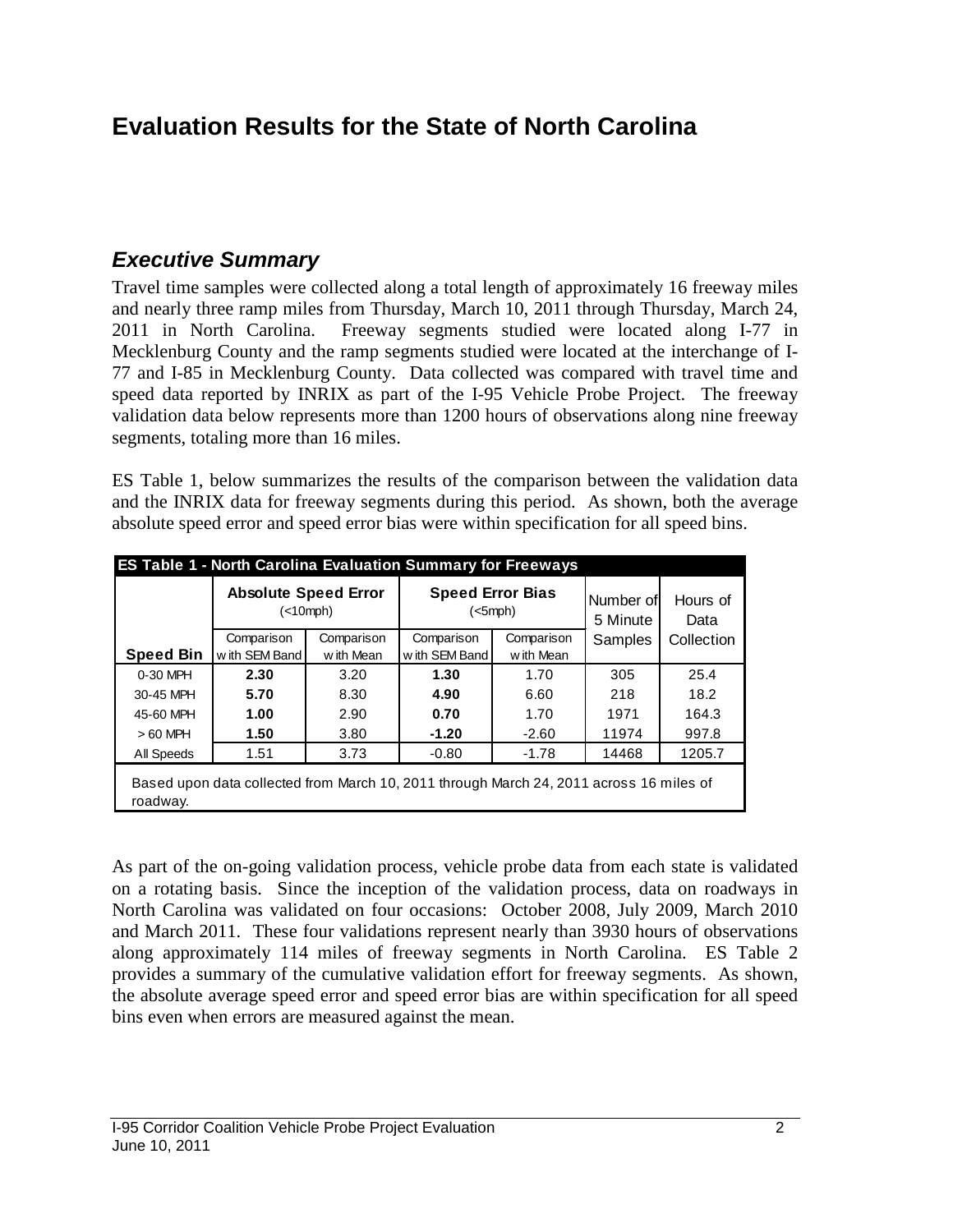|                  | <b>ES Table 2 - North Carolina - Cumulative to Date</b> |            |                         |            |                       |               |  |  |  |  |  |  |  |
|------------------|---------------------------------------------------------|------------|-------------------------|------------|-----------------------|---------------|--|--|--|--|--|--|--|
|                  | <b>Absolute Speed Error</b>                             | (<10mph)   | <b>Speed Error Bias</b> | (<5mph)    |                       |               |  |  |  |  |  |  |  |
|                  |                                                         |            |                         |            | Number of 5<br>Minute | Hours of Data |  |  |  |  |  |  |  |
|                  | Comparison                                              | Comparison | Comparison              | Comparison |                       |               |  |  |  |  |  |  |  |
| <b>Speed Bin</b> | with SEM Band                                           | w ith Mean | with SEM Band           | w ith Mean | Samples               | Collection    |  |  |  |  |  |  |  |
| $0-30$ MPH       | 3.50                                                    | 4.48       | 1.99                    | 2.27       | 1068                  | 89.0          |  |  |  |  |  |  |  |
| 30-45 MPH        | 7.33                                                    | 9.59       | 2.24                    | 3.18       | 657                   | 54.8          |  |  |  |  |  |  |  |
| 45-60 MPH        | 2.04                                                    | 4.38       | 0.81                    | 2.15       | 3261                  | 271.8         |  |  |  |  |  |  |  |
| $>60$ MPH        | 2.02                                                    | 4.43       | $-1.67$                 | $-3.24$    | 42155                 | 3512.9        |  |  |  |  |  |  |  |
| All Speeds       | 2.13                                                    | 4.50       | $-1.36$                 | $-2.65$    | 47141                 | 3928.4        |  |  |  |  |  |  |  |

Ramps are anticipated to be included in the Vehicle Probe Project data feed as of July 1, 2011, enabling users to estimate travel time on complex routes that span multiple highways. The data from the freeway ramp segments were analyzed separately from mainline freeway segments. The results are not included in freeway analysis described above because ramps are not subject to the contractual quality specification for freeways. However, results from the ramp analysis, noted in ES Table 3, show that in all speed bins, INRIX data collected on the three ramp segments studied meets the data quality measures set forth in the contract for normal freeway segments. On the three segments studied, only 71.2 hours of data collection were obtained over the study period, considerably less than the mainline freeway segments. The low amount of validation data reflects lower volumes on these ramps as compared to mainline freeway segments, which in turn implies that data from the VPP may rely on historic data a larger percentage of the time.

|                  | <b>Absolute Speed Error</b>                                                                                                |            | <b>Speed Error Bias</b> |            |           |            |
|------------------|----------------------------------------------------------------------------------------------------------------------------|------------|-------------------------|------------|-----------|------------|
|                  | (<10 mph)                                                                                                                  |            | $(<5$ mph $)$           |            | Number of | Hours of   |
|                  | Comparison                                                                                                                 | Comparison | Comparison              | Comparison |           | Data       |
| <b>Speed Bin</b> | with SEM Band<br>w ith Mean                                                                                                |            | w ith SEM Band          | w ith Mean | Samples   | Collection |
| 0-30 MPH         | 4.60                                                                                                                       | 6.60       | 3.10                    | 3.80       | 55        | 4.6        |
| 30-45 MPH        | 6.30                                                                                                                       | 12.20      | 4.00                    | 8.60       | 20        | 1.7        |
| 45-60 MPH        | 1.90                                                                                                                       | 4.50       | 1.80                    | 4.00       | 761       | 63.4       |
| $>60$ MPH        | 1.20                                                                                                                       | 3.40       | $-1.00$                 | $-3.20$    | 18        | 1.5        |
| All Speeds       | 2.16                                                                                                                       | 4.79       | 1.88                    | 3.94       | 854       | 71.2       |
|                  | Based upon data collected from March 10, 2011 through March 24, 2011 across 2.7 miles<br>spanning three interchange ramps. |            |                         |            |           |            |

## *Data Collection*

Bluetooth sensor deployments in North Carolina started on Thursday, March 10, 2011. The actual deployments in North Carolina were performed with the assistance of North Carolina Department of Transportation (NC DOT) personnel. Sensors remained in the same position until they were retrieved 14 days later on Thursday, March 24, 2011. This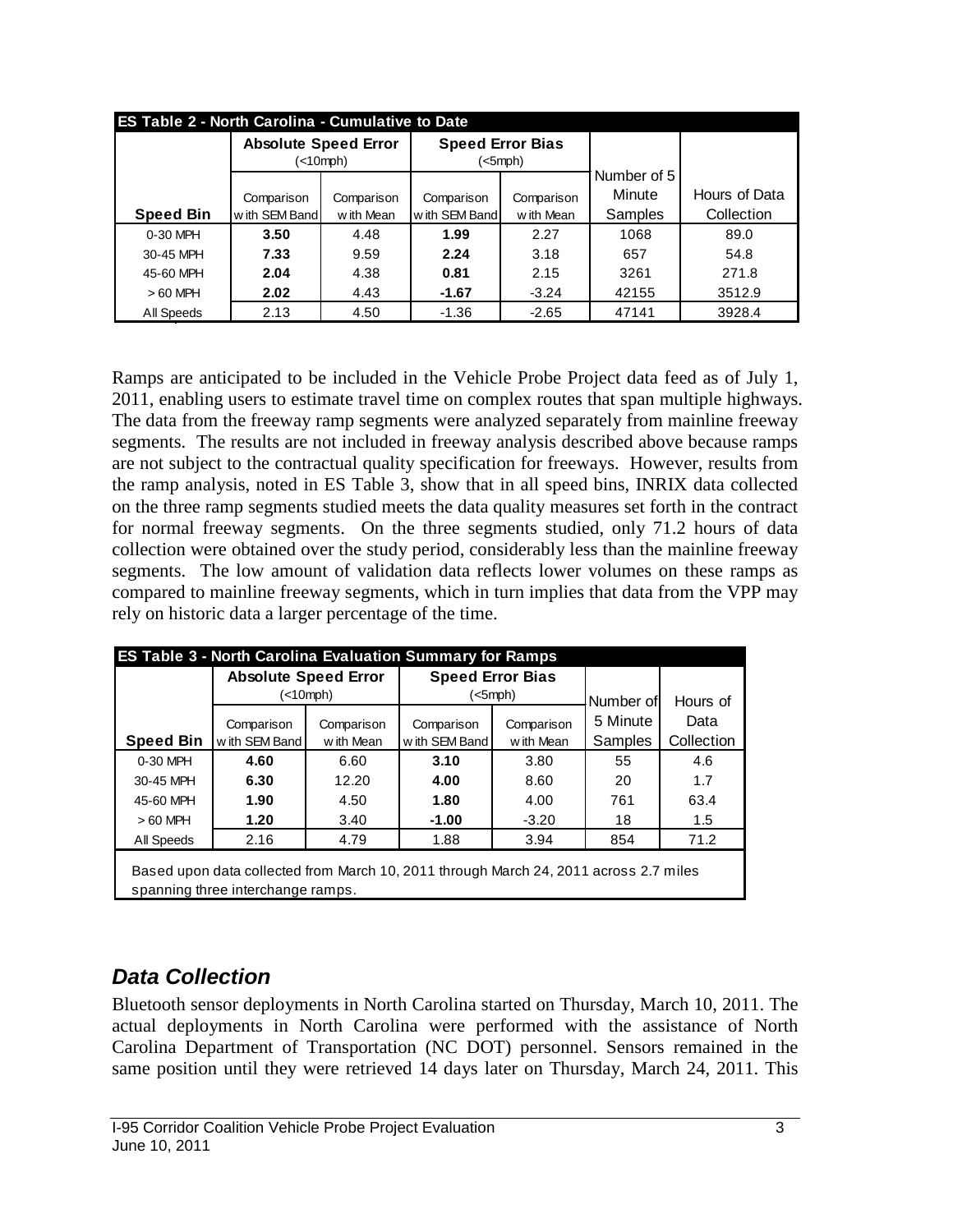round of data collections in North Carolina was designed to cover segments of the highways along which both recurrent and non-recurrent congestions could be expected during both peak and off-peak periods.

Figure 1 and 2 present snapshots of the roadway segments over which Bluetooth sensors were deployed in North Carolina. Table 1 presents a list of specific TMC segments that were selected as the validation sample in North Carolina. These segments cover a total length of approximately 16 freeway miles, and nearly three ramp miles. Since some TMC segments in this corridor are less than one mile long, when appropriate, consecutive TMC segments are combined to form path segments longer than one mile. This document includes the results of validation performed on three ramps and nine freeway segments; four of which are path segments combined from multiple standard TMC segments. The coordinates of the locations at which the Bluetooth sensors were deployed throughout the state of North Carolina are highlighted in Table 2. It should be noted that the configuration of consecutive TMC segments is such that the endpoint of one TMC segment and the start point of the next TMC segment are overlapping, so one Bluetooth sensor in that location is covering both TMC segments.

Finally, Table 3 summarizes the segment definitions used in the validation process which also presents the distances that have been used in the estimation of Bluetooth speeds based on travel times. Details of the algorithm used to estimate equivalent path travel times based on INRIX data feeds for individual TMC segments are provided in a separate report. This algorithm finds an equivalent INRIX travel time (and therefore travel speed) corresponding to each sample Bluetooth travel time observation on the path segment of interest.

## *Analysis of Results*

Table 4 summarizes the data quality measures obtained as a result of comparison between Bluetooth and all reported INRIX speeds. In all speed bins, INRIX data meets the data quality measures set forth in the contract when errors are measured as a distance from the 1.96 times the standard error band.

Table 5 shows the percentage of the time intervals that fall within 5 mph of the SEM band and the mean for each speed bin for all TMC segments in North Carolina. Tables 6 and 7 present detailed data for individual TMC segments in North Carolina in similar format as Tables 4 and 5, respectively. Note that for some segments and in some speed bins the comparison results may not be reliable due to small number of observations.

Figures 2 and 3 show the overall speed error biases for different speed bins, and the average absolute speed errors for all validation segments in North Carolina, respectively. These figures correspond to Table 4.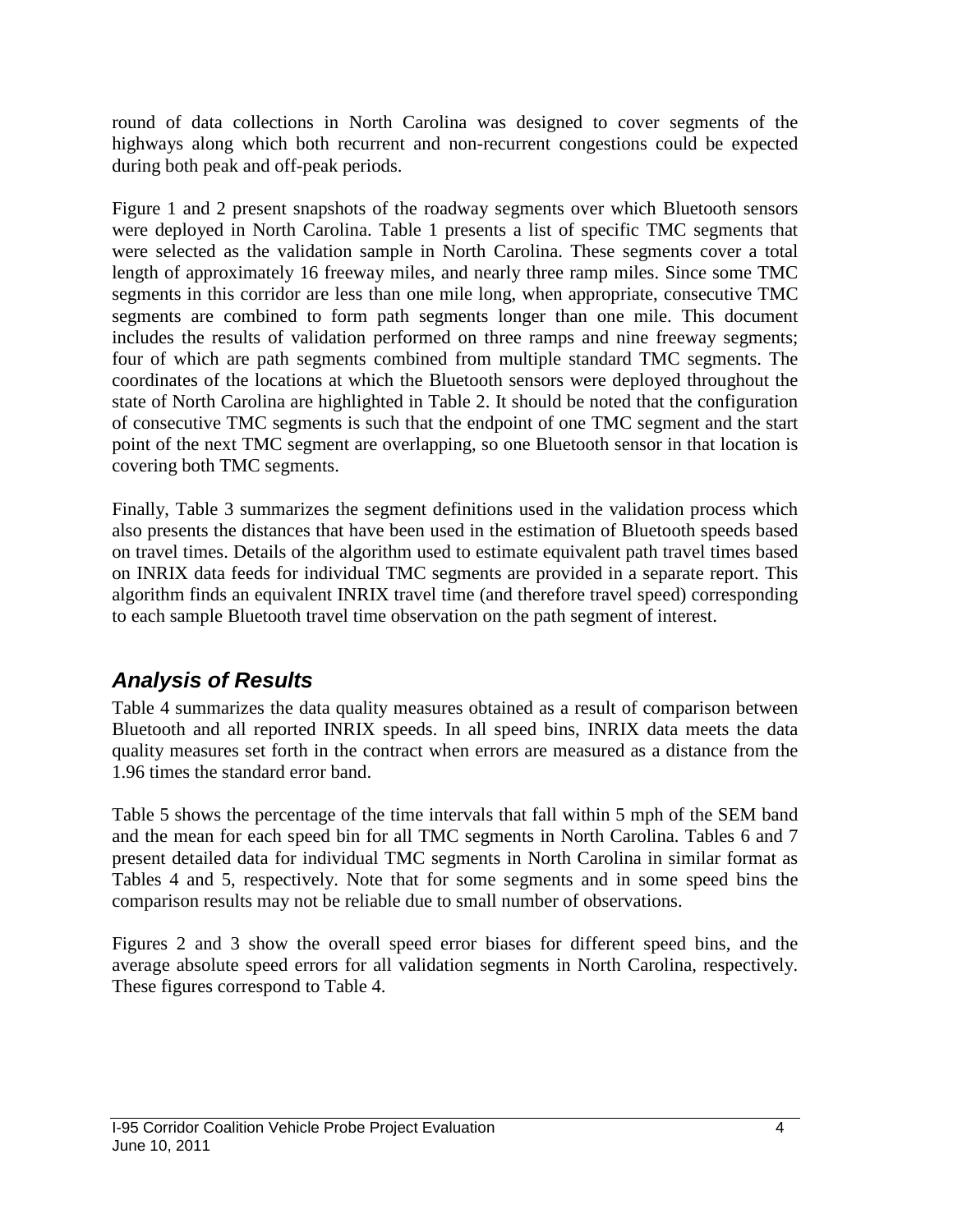

**Figure 1 TMC segments selected for validation in North Carolina**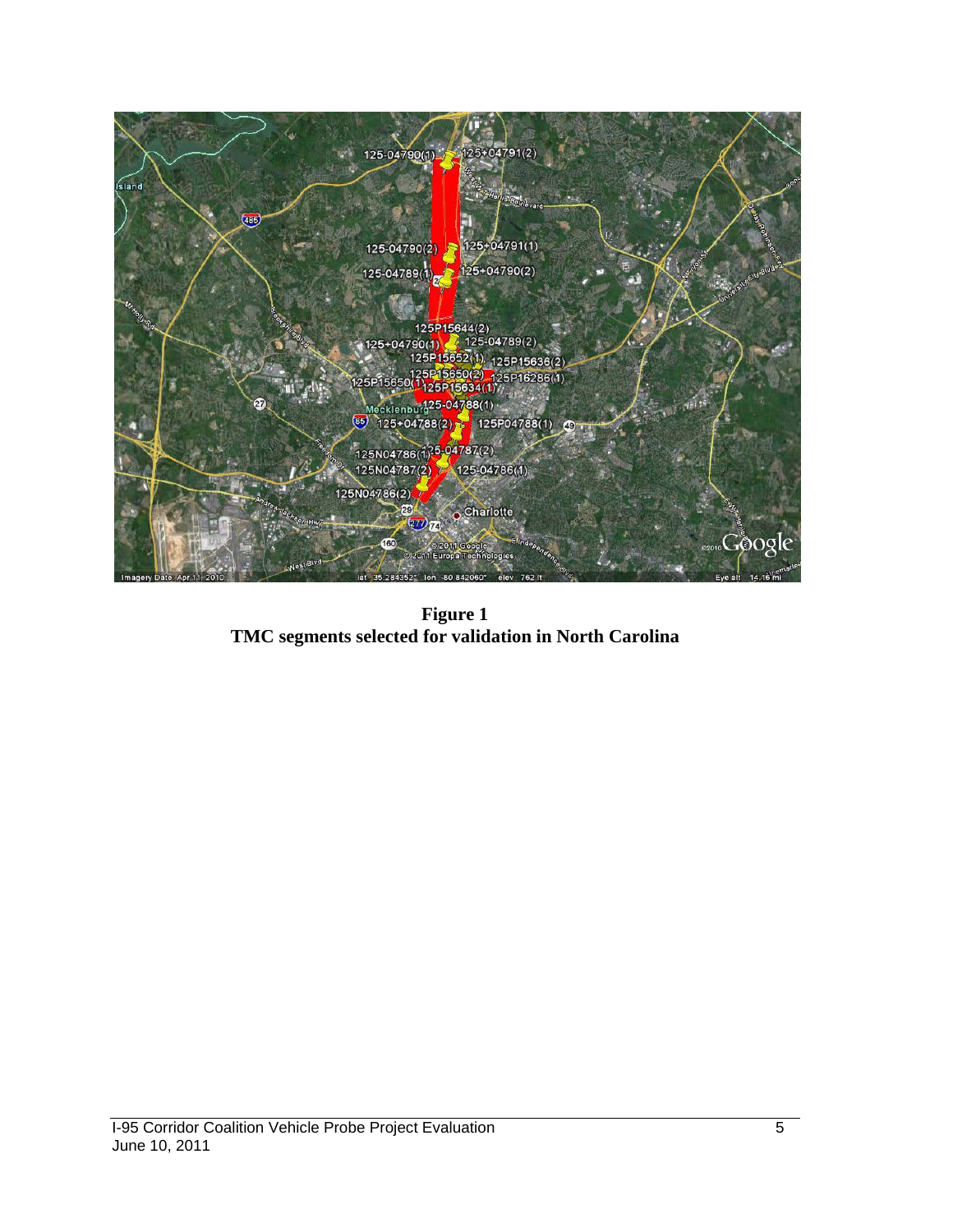

**Figure 1 (Cont'd) TMC segments selected for validation in North Carolina**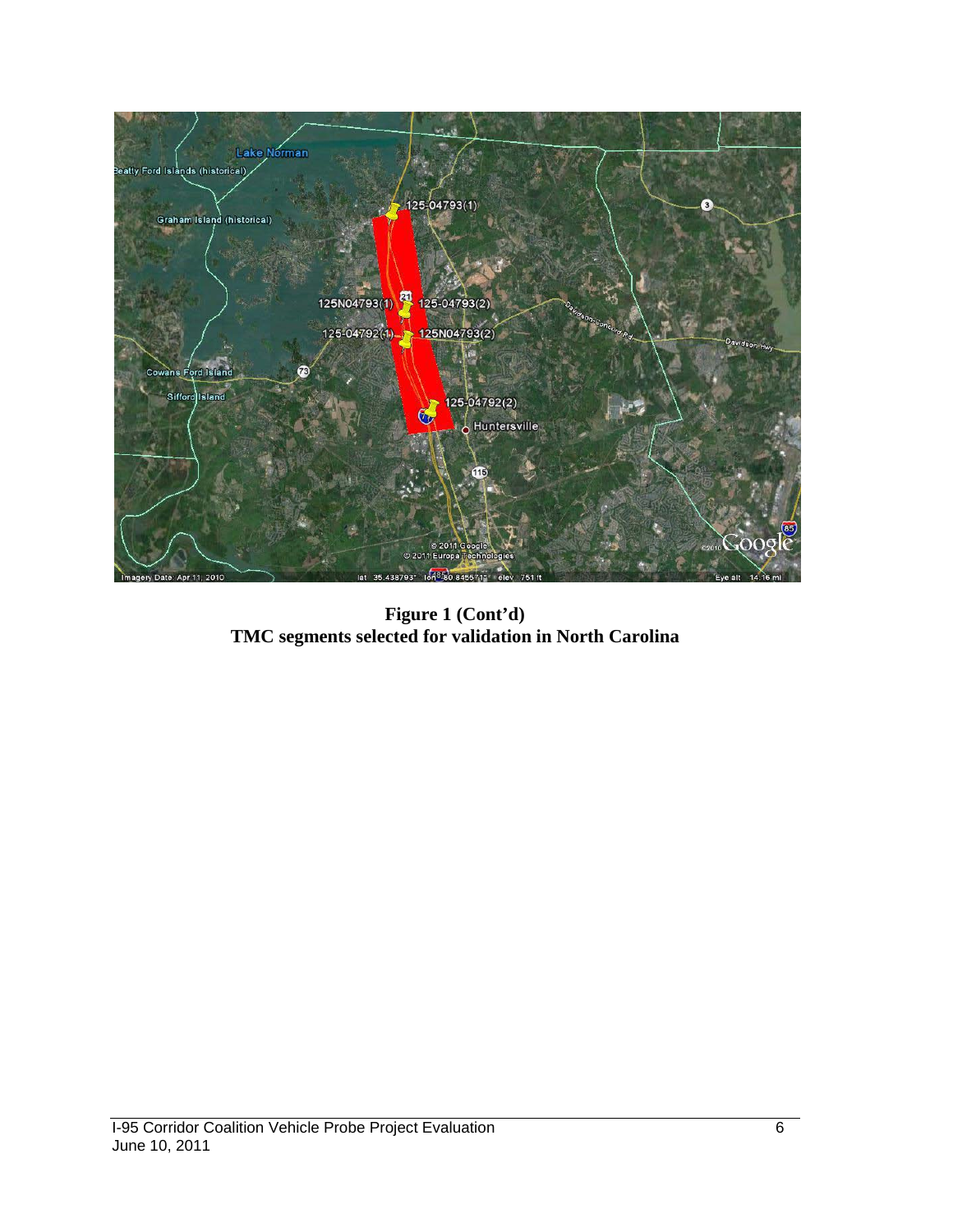**Table 1 Traffic Message Channel segments picked for validation in North Carolina**

|                 |             |                |                                                 |                                                 |                    |                   | <b>LENGTH</b> |
|-----------------|-------------|----------------|-------------------------------------------------|-------------------------------------------------|--------------------|-------------------|---------------|
| <b>TYPE</b>     | TMC         | <b>HIGHWAY</b> | <b>STARTING AT</b>                              | <b>ENDING AT</b>                                | <b>COUNTY</b>      | <b>DIRECTION</b>  | (mile)        |
| Freeway         | $125+04788$ | $I-77$         | I-277/NC-16/W 11TH<br>ST/BROOKSHIRE FWY/EXIT 11 | <b>LASALLE ST/EXIT 12</b>                       | <b>MECKLENBURG</b> | <b>NORTHBOUND</b> | 0.7           |
| Freeway         | 125P04788   | $I-77$         | <b>LASALLE ST/EXIT 12</b>                       | <b>LASALLE ST/EXIT 12</b>                       | <b>MECKLENBURG</b> | <b>NORTHBOUND</b> | 0.5           |
| Freeway         | $125+04790$ | $I-77$         | <b>I-85/STATESVILLE AVE/EXIT 13</b>             | <b>US-21/SUNSET RD/EXIT 16</b>                  | <b>MECKLENBURG</b> | <b>NORTHBOUND</b> | 1.6           |
| Freeway         | $125+04791$ | $I-77$         | US-21/SUNSET RD/EXIT 16                         | <b>HARRIS OAK BLVD/REAMES</b><br>RD/EXIT 18     | <b>MECKLENBURG</b> | <b>NORTHBOUND</b> | 2.2           |
| Freeway         | 125-04793   | $I-77$         | <b>US-21/EXIT 28</b>                            | <b>NC-73/EXIT 25</b>                            | <b>MECKLENBURG</b> | <b>SOUTHBOUND</b> | 2.4           |
| Freeway         | 125N04793   | $I-77$         | <b>NC-73/EXIT 25</b>                            | <b>NC-73/EXIT 25</b>                            | <b>MECKLENBURG</b> | <b>SOUTHBOUND</b> | 0.7           |
| Freeway         | 125-04792   | $I-77$         | <b>NC-73/EXIT 25</b>                            | GILEAD RD/EXIT 23                               | <b>MECKLENBURG</b> | <b>SOUTHBOUND</b> | 1.7           |
| Freeway         | 125-04790   | $I-77$         | <b>HARRIS OAK BLVD/REAMES</b><br>RD/EXIT 18     | US-21/SUNSET RD/EXIT 16                         | <b>MECKLENBURG</b> | <b>SOUTHBOUND</b> | 2.2           |
| Freeway         | 125-04789   | $I-77$         | <b>US-21/SUNSET RD/EXIT 16</b>                  | I-85/STATESVILLE AVE/EXIT 13                    | <b>MECKLENBURG</b> | <b>SOUTHBOUND</b> | 1.6           |
| Freeway         | 125N04788   | $I-77$         | <b>LASALLE ST/EXIT 12</b>                       | <b>LASALLE ST/EXIT 12</b>                       | <b>MECKLENBURG</b> | <b>SOUTHBOUND</b> | 0.5           |
| Freeway         | 125-04787   | $I-77$         | <b>LASALLE ST/EXIT 12</b>                       | I-277/NC-16/W 11TH<br>ST/BROOKSHIRE FWY/EXIT 11 | <b>MECKLENBURG</b> | <b>SOUTHBOUND</b> | 0.5           |
| Freeway         | 125N04787   | $I-77$         | I-277/NC-16/W 11TH<br>ST/BROOKSHIRE FWY/EXIT 11 | I-277/NC-16/W 11TH<br>ST/BROOKSHIRE FWY/EXIT 11 | <b>MECKLENBURG</b> | <b>SOUTHBOUND</b> | 0.7           |
| Freeway         | 125-04786   | $I-77$         | I-277/NC-16/W 11TH<br>ST/BROOKSHIRE FWY/EXIT 11 | TRADE ST/5TH ST/EXIT 10                         | <b>MECKLENBURG</b> | <b>SOUTHBOUND</b> | 0.0           |
| Freeway         | 125N04786   | $I-77$         | <b>TRADE ST/5TH ST/EXIT 10</b>                  | <b>TRADE ST/5TH ST/EXIT 10</b>                  | <b>MECKLENBURG</b> | <b>SOUTHBOUND</b> | 0.7           |
| <b>SUBTOTAL</b> |             |                |                                                 |                                                 |                    |                   | 16.1          |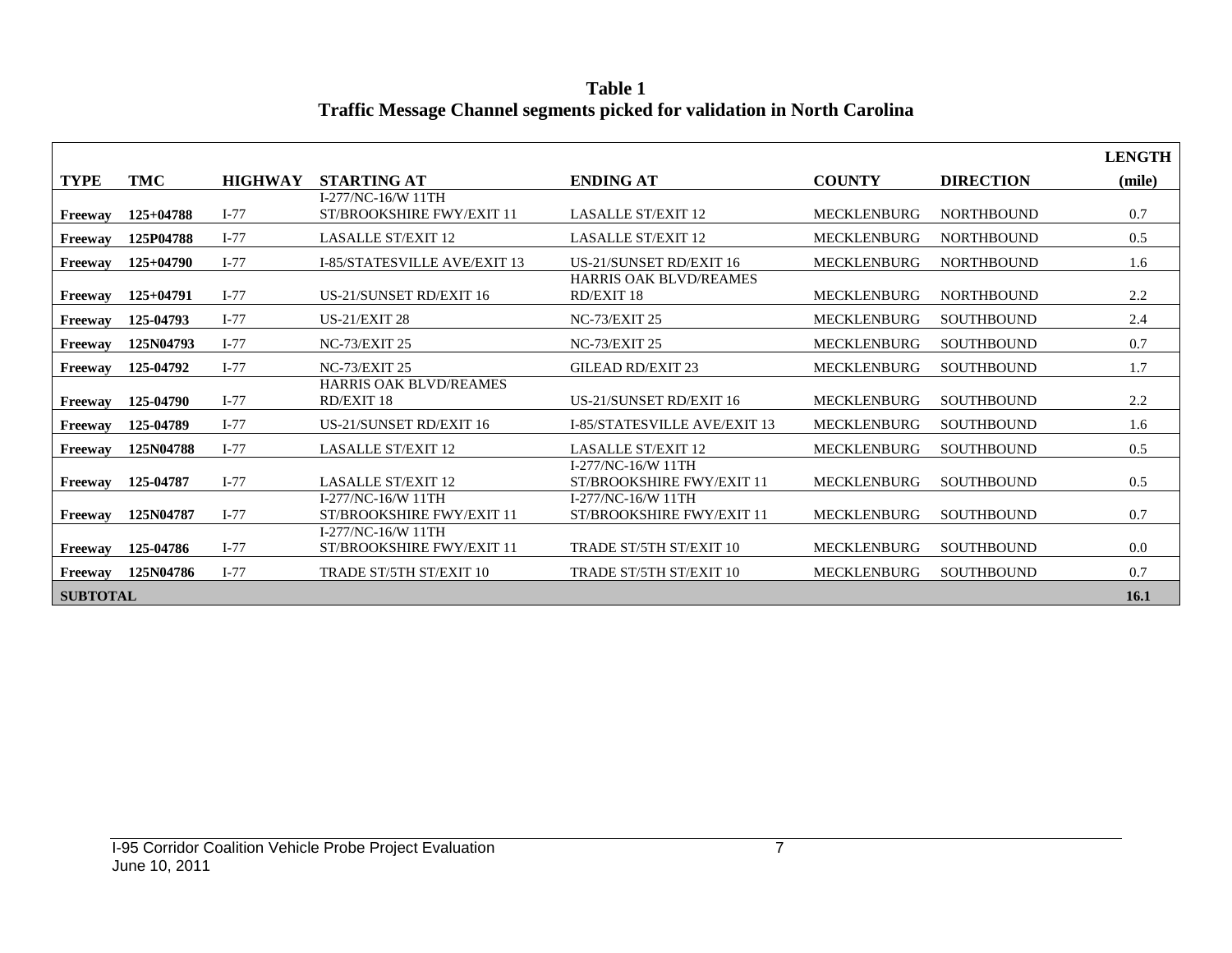**Table 1 (Cont'd) Traffic Message Channel segments picked for validation in North Carolina**

|                 |             |                              |                           |                    |                                                      | <b>LENGTH</b> |
|-----------------|-------------|------------------------------|---------------------------|--------------------|------------------------------------------------------|---------------|
| <b>TYPE</b>     | TMC         | <b>STARTING AT</b>           | <b>ENDING AT</b>          | <b>COUNTY</b>      | <b>DIRECTION</b>                                     | (mile)        |
| Ramp            | 125P15650   | I-77/US-21/EXIT 38           | EXIT <sub>38</sub>        | <b>MECKLENBURG</b> | $I - 77/US - 21$                                     | 0.2           |
| Ramp            | 125P15652   | EXIT <sub>38</sub>           | EXIT <sub>38</sub>        | <b>MECKLENBURG</b> | I-77/US-21 SOUTHBOUND                                | 0.5           |
| Ramp            | 125-04788   | EXIT 38                      | <b>LASALLE ST/EXIT 12</b> | <b>MECKLENBURG</b> | <b>SOUTHBOUND</b>                                    | 0.1           |
| Ramp            | $125+04789$ | I-85/STATESVILLE AVE/EXIT 13 | EXIT 13A                  | <b>MECKLENBURG</b> | <b>NORTHBOUND</b>                                    | 0.2           |
| Ramp            | 125P15634   | EXIT 13A                     | EXIT <sub>13</sub> A      | <b>MECKLENBURG</b> | <b>I-85 NORTHBOUND AND</b><br><b>STATESVILLE AVE</b> | 0.4           |
| Ramp            | 125P15636   | EXIT <sub>13</sub> A         | EXIT <sub>13</sub> A      | <b>MECKLENBURG</b> | <b>I-85 NORTHBOUND</b>                               | 0.4           |
| Ramp            | 125P16286   | EXIT 38                      | EXIT <sub>38</sub>        | <b>MECKLENBURG</b> | $I - 77/US - 21$                                     | 0.2           |
| Ramp            | 125P15640   | EXIT <sub>38</sub>           | EXIT <sub>38</sub>        | <b>MECKLENBURG</b> | $I-77/US-21$                                         | 0.2           |
| Ramp            | 125P15644   | EXIT <sub>38</sub>           | EXIT <sub>38</sub>        | <b>MECKLENBURG</b> | I-77/US-21 NORTHBOUND                                | 0.5           |
| <b>SUBTOTAL</b> |             |                              |                           |                    |                                                      | 2.7           |
| <b>TOTAL</b>    |             |                              |                           |                    |                                                      | 18.8          |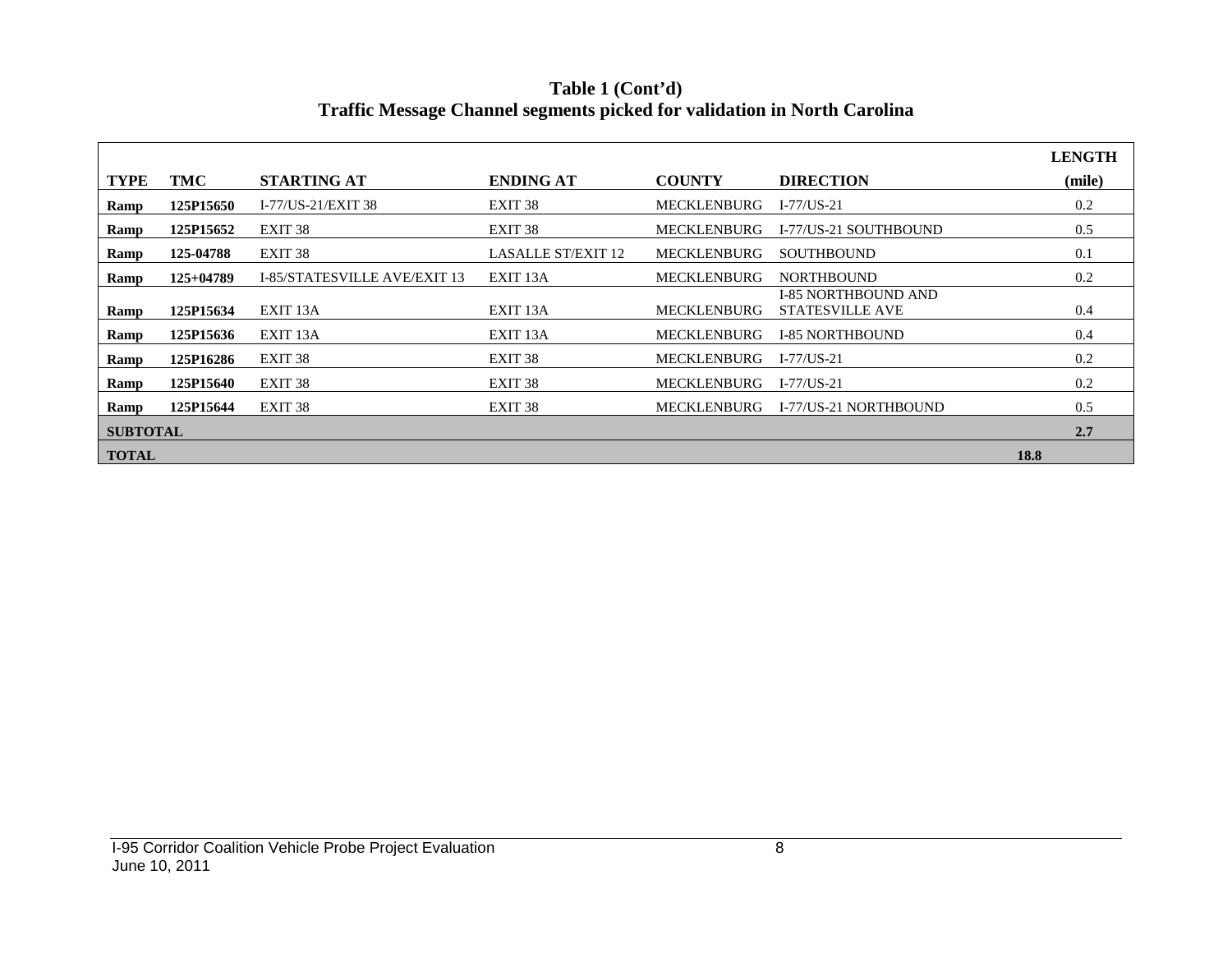**Table 2 TMC segment lengths and distances between sensor deployment locations in the state of North Carolina**

| <b>SEGMENT</b>  |             |              |            | <b>STANDARD TMC</b> |            |        |          |              | <b>SENSOR DEPLOYMENT</b> |            |
|-----------------|-------------|--------------|------------|---------------------|------------|--------|----------|--------------|--------------------------|------------|
| <b>TYPE</b>     | <b>TMC</b>  | Endpoint (1) |            | Endpoint (2)        |            | Length |          | Endpoint (1) | Endpoint (2)             |            |
|                 |             | Lat          | Long       | Lat                 | Long       | (mile) | Lat      | Long         | Lat                      | Long       |
| Freeway         | $125+04788$ | 35.247933    | $-80.8458$ | 35.25735            | $-80.8415$ | 0.7    | 35.24726 | $-80.84667$  |                          |            |
| Freeway         | 125P04788   | 35.257354    | $-80.8415$ | 35.26404            | $-80.8422$ | 0.5    |          |              | 35.26425                 | $-80.8422$ |
| Freeway         | $125+04790$ | 35.281475    | $-80.847$  | 35.30359            | $-80.8489$ | 1.6    | 35.28064 | $-80.84636$  | 35.30404                 | $-80.8487$ |
| Freeway         | 125+04791   | 35.31217     | $-80.8473$ | 35.34374            | $-80.8482$ | 2.2    | 35.31114 | $-80.84663$  | 35.34357                 | $-80.8483$ |
| Freeway         | 125-04793   | 35.480381    | $-80.875$  | 35.44697            | $-80.8698$ | 2.4    | 35.47997 | $-80.87509$  | 35.4473                  | $-80.87$   |
| Freeway         | 125N04793   | 35.446971    | $-80.8698$ | 35.43676            | $-80.8695$ | 0.7    |          |              |                          |            |
| Freeway         | 125-04792   | 35.436757    | $-80.8695$ | 35.4133             | $-80.8588$ | 1.7    |          |              | 35.41326                 | $-80.8585$ |
| Freeway         | 125-04790   | 35.343091    | $-80.8488$ | 35.31112            | $-80.8478$ | 2.2    | 35.34243 | $-80.84805$  | 35.31126                 | $-80.8479$ |
| Freeway         | 125-04789   | 35.302664    | $-80.8495$ | 35.2796             | $-80.8469$ | 1.6    | 35.29537 | $-80.85124$  | 35.28094                 | $-80.8475$ |
| Freeway         | 125N04788   | 35.264756    | $-80.8432$ | 35.2576             | $-80.8417$ | 0.5    | 35.26571 | $-80.84621$  |                          |            |
| Freeway         | 125-04787   | 35.257597    | $-80.8417$ | 35.25096            | $-80.8446$ | 0.5    |          |              | 35.25053                 | $-80.8459$ |
| Freeway         | 125N04787   | 35.250962    | $-80.8446$ | 35.24153            | $-80.8503$ | 0.7    |          |              |                          |            |
| Freeway         | 125-04786   | 35.24153     | $-80.8503$ | 35.24115            | $-80.8507$ | 0.0    |          |              |                          |            |
| Freeway         | 125N04786   | 35.241152    | $-80.8507$ | 35.2335             | $-80.8589$ | 0.7    |          |              | 35.235                   | $-80.8585$ |
| <b>SUBTOTAL</b> |             |              |            |                     |            | 16.1   |          |              |                          |            |
| Ramp            | 125P15650   | 35.271358    | $-80.8531$ | 35.27143            | $-80.8492$ | 0.2    | 35.27262 | $-80.85197$  |                          |            |
| Ramp            | 125P15652   | 35.271431    | $-80.8492$ | 35.26605            | $-80.8442$ | 0.5    |          |              |                          |            |
| Ramp            | 125-04788   | 35.266385    | $-80.8445$ | 35.26476            | $-80.8432$ | 0.1    |          |              |                          |            |
| Ramp            | 125+04789   | 35.264038    | $-80.8422$ | 35.26677            | $-80.8442$ | 0.2    |          |              |                          |            |
| Ramp            | 125P15634   | 35.266774    | $-80.8442$ | 35.27166            | $-80.8435$ | 0.4    |          |              |                          |            |
| Ramp            | 125P15636   | 35.271657    | $-80.8435$ | 35.27272            | $-80.8361$ | 0.4    |          |              | 35.27243                 | $-80.8344$ |
| Ramp            | 125P16286   | 35.272914    | $-80.8362$ | 35.27386            | $-80.84$   | 0.2    | 35.27302 | $-80.83559$  |                          |            |
| Ramp            | 125P15640   | 35.273856    | $-80.84$   | 35.27565            | $-80.8428$ | 0.2    |          |              |                          |            |
| Ramp            | 125P15644   | 35.275652    | $-80.8428$ | 35.28148            | $-80.847$  | 0.5    |          |              |                          |            |
| <b>SUBTOTAL</b> |             |              |            |                     |            | 2.7    |          |              |                          |            |
| <b>TOTAL</b>    |             |              |            |                     |            | 18.8   |          |              |                          |            |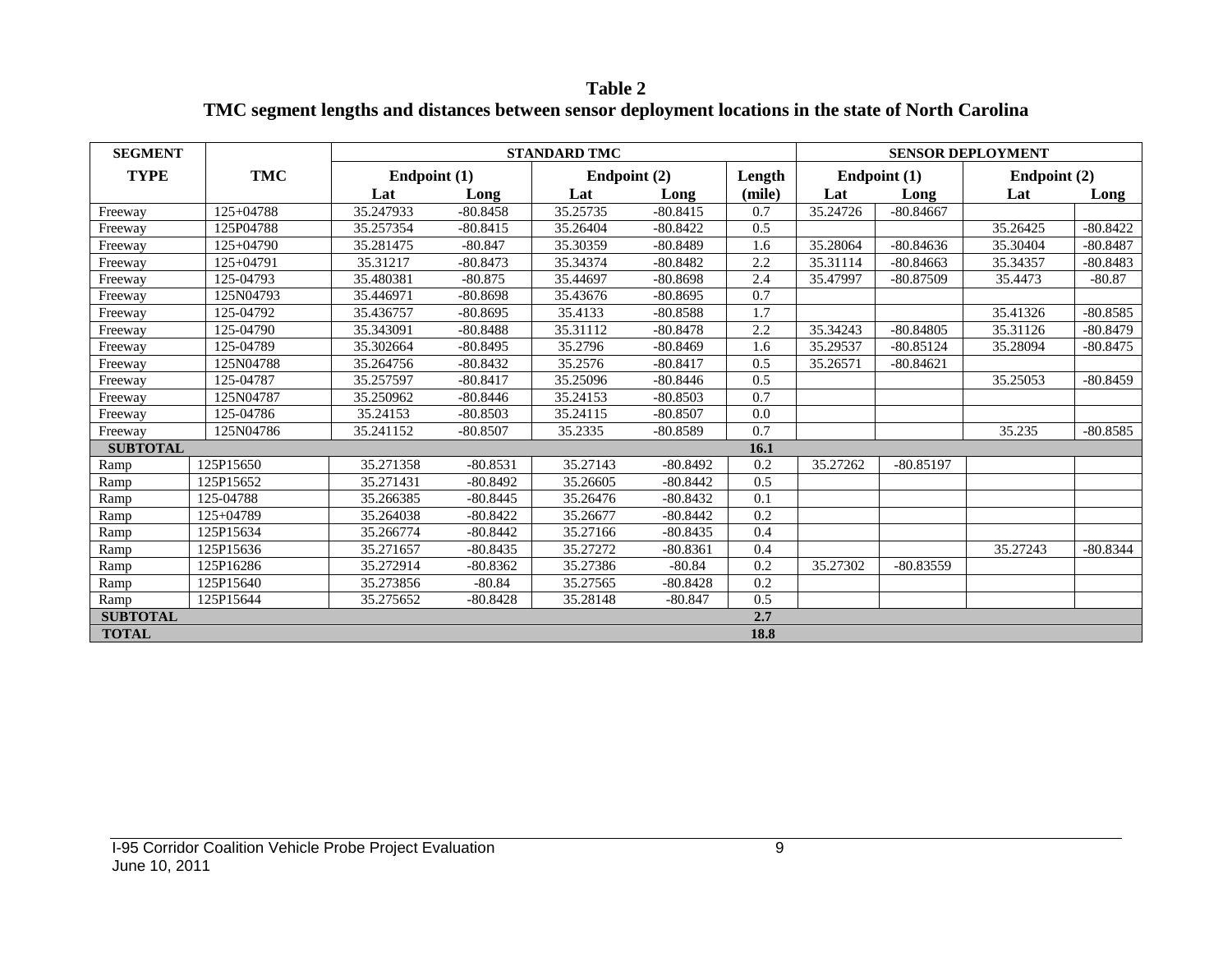**Table 3 Path segments identified for validation in North Carolina**

|                      |                                     |             | STANDARD SEGMENTS INCLUDED |           | <b>STARTING AT</b>                                            | <b>ENDING AT</b>                                       |                 | <b>LENGTH (MILE)</b> |                      |
|----------------------|-------------------------------------|-------------|----------------------------|-----------|---------------------------------------------------------------|--------------------------------------------------------|-----------------|----------------------|----------------------|
| <b>Type</b>          | <b>Validation</b><br><b>Segment</b> | TMC(1)      | TMC(2)                     | TMC(3)    |                                                               |                                                        | <b>Standard</b> | <b>Deployment</b>    | Error<br>(%)         |
| Freeway              | NC04-0001                           | $125+04788$ | 125P04788                  |           | I-277/NC-16/W<br>11TH<br><b>ST/BROOKSHIR</b><br>E FWY/EXIT 11 | <b>LASALLE</b><br>ST/EXIT 12                           | 1.2             | 1.30                 | 10.05%               |
| Freeway              | $125+04790$                         | $125+04790$ |                            |           | 85/STATESVILL<br>E AVE/EXIT 13                                | US-21/SUNSET<br>RD/EXIT 16                             | 1.6             | 1.68                 | 6.58%                |
| Freeway              | 125+04791                           | 125+04791   |                            |           | US-21/SUNSET<br>RD/EXIT 16                                    | <b>HARRIS OAK</b><br><b>BLVD/REAMES</b><br>RD/EXIT 18  | 2.2             | 2.20                 | 0.80%                |
| Freeway              | 125-04793                           | 125-04793   |                            |           | <b>US-21/EXIT 28</b>                                          | <b>NC-73/EXIT 25</b>                                   | 2.4             | 2.31                 | $-2.35%$             |
| Freeway              | NC04-0002                           | 125N04793   | 125-04792                  |           | <b>NC-73/EXIT 25</b>                                          | <b>GILEAD</b><br>RD/EXIT 23                            | 2.4             | 2.46                 | 0.55%                |
| Freeway              | 125-04790                           | 125-04790   |                            |           | <b>HARRIS OAK</b><br><b>BLVD/REAMES</b><br>RD/EXIT 18         | US-21/SUNSET<br>RD/EXIT 16                             | 2.2             | 2.20                 | $-0.47%$             |
| Freeway              | 125-04789                           | 125-04789   |                            |           | US-21/SUNSET<br>RD/EXIT 16                                    | $I -$<br>85/STATESVILL<br>E AVE/EXIT 13                | 1.6             | 1.09                 | $-33.67%$            |
| Freeway              | NC04-0003                           | 125N04788   | 125-04787                  |           | <b>LASALLE</b><br>ST/EXIT 12                                  | I-277/NC-16/W<br>11TH<br>ST/BROOKSHIR<br>E FWY/EXIT 11 | $1.0\,$         | 1.16                 | 13.55%               |
| Freeway              | NC04-0004                           | 125N04787   | 125-04786                  | 125N04786 | I-277/NC-16/W<br>11TH<br><b>ST/BROOKSHIR</b><br>E FWY/EXIT 11 | <b>TRADE ST/5TH</b><br>ST/EXIT 10                      | 1.5             | 1.35                 | $-8.05%$             |
| Ramp                 | NC04-0005                           | 125P15650   | 125P15652                  | 125-04788 | I-77/US-21/EXIT<br>38                                         | <b>LASALLE</b><br>ST/EXIT 12                           | 0.8             | 0.65                 | $-21.68%$            |
| Ramp                 | NC04-0006                           | 125+04789   | 125P15634                  | 125P15636 | $I-$<br>85/STATESVILL<br>E AVE/EXIT 13                        | EXIT <sub>13</sub> A                                   | 1.0             | 1.10                 | 7.58%                |
| Ramp<br><b>TOTAL</b> | NC04-0007                           | 125P16286   | 125P15640                  | 125P15644 | EXIT <sub>38</sub>                                            | EXIT <sub>38</sub>                                     | 0.9<br>18.84    | 0.86<br>18.36        | $-3.78%$<br>$-2.56%$ |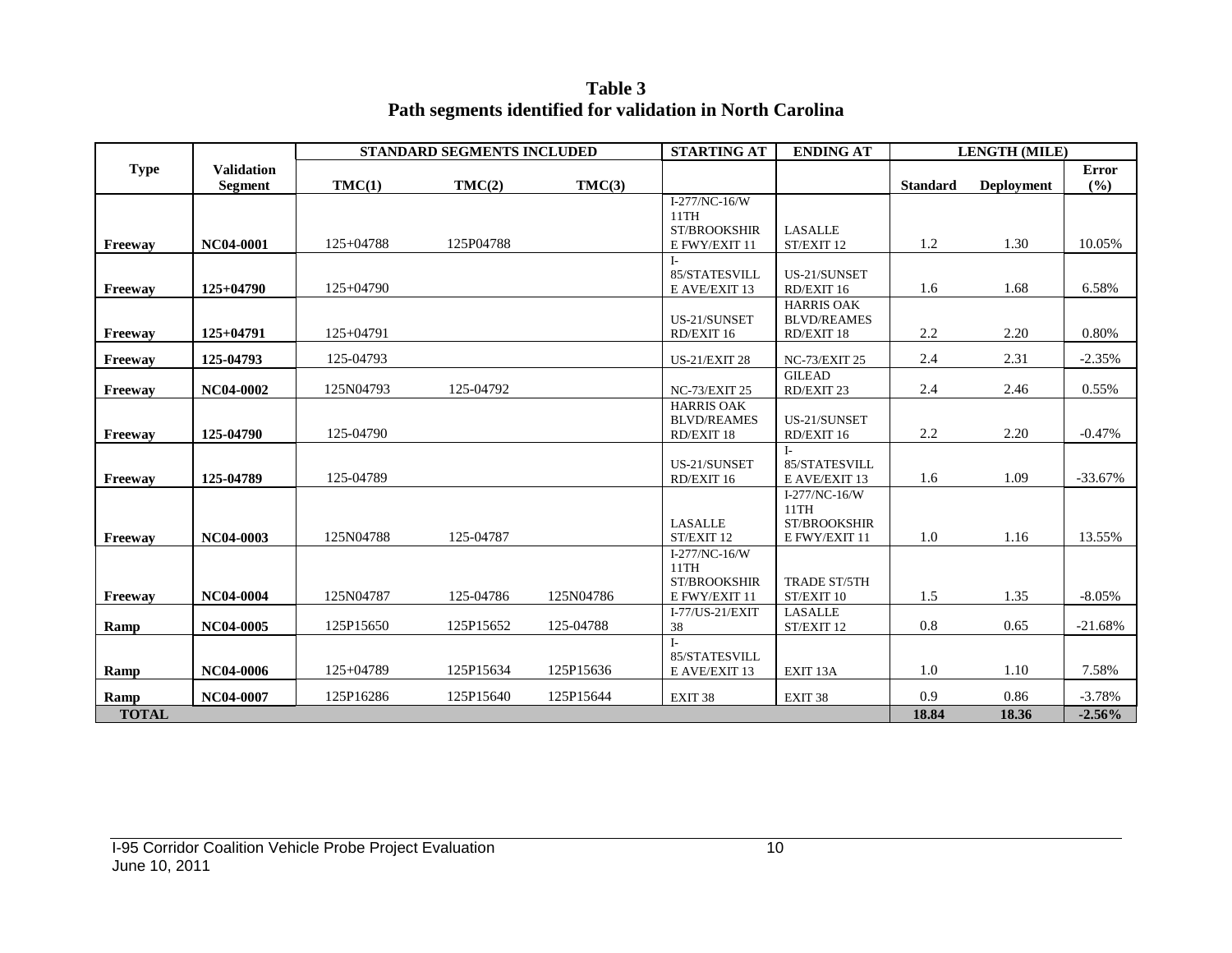#### **Table 4 Data quality measures for freeway segments greater than one mile in North Carolina**

|                            |                                                                                                           | 1.96 SE Band |                                             | Mean                                                       |                |  |
|----------------------------|-----------------------------------------------------------------------------------------------------------|--------------|---------------------------------------------|------------------------------------------------------------|----------------|--|
| <b>SPEED</b><br><b>BIN</b> | Average<br><b>Speed</b><br><b>Error</b><br><b>Absolute</b><br><b>Bias</b><br><b>Speed</b><br><b>Error</b> |              | <b>Speed</b><br><b>Error</b><br><b>Bias</b> | Average<br><b>Absolute</b><br><b>Speed</b><br><b>Error</b> | No. of<br>Obs. |  |
| $0 - 30$                   | 1.3                                                                                                       | 2.3          | 1.7                                         | 3.2                                                        | 305            |  |
| $30 - 45$                  | 4.9                                                                                                       | 5.7          | 6.6                                         | 8.3                                                        | 218            |  |
| $45 - 60$                  | 0.7                                                                                                       | 1.0          | 1.7                                         | 2.9                                                        | 1971           |  |
| $60+$                      | $-1.2$                                                                                                    | 1.5          | $-2.6$                                      | 3.8                                                        | 11974          |  |

#### **Table 5**

#### **Percent observations meeting data quality criteria for freeway segments greater than one mile in North Carolina**

|                            |                                                                                                               |              | <b>Data Quality Measures for</b>          |                                                     |                |
|----------------------------|---------------------------------------------------------------------------------------------------------------|--------------|-------------------------------------------|-----------------------------------------------------|----------------|
|                            |                                                                                                               | 1.96 SE Band | Mean                                      |                                                     |                |
| <b>SPEED</b><br><b>BIN</b> | Percentage<br><b>Percentage</b><br>falling<br>falling<br>inside the<br>within 5<br>mph of the<br>band<br>band |              | <b>Percentage</b><br>equal to the<br>mean | <b>Percentage</b><br>within 5<br>mph of the<br>mean | No. of<br>Obs. |
| $0 - 30$                   | 21%                                                                                                           | 87%          | $0\%$                                     | 81%                                                 | 305            |
| 30-45                      | 20%                                                                                                           | 55%          | $0\%$                                     | 39%                                                 | 218            |
| $45 - 60$                  | 61%                                                                                                           | 94%          | $0\%$                                     | 83%                                                 | 1971           |
| $60+$                      | 49%                                                                                                           | 91%          | $0\%$                                     | 71%                                                 | 11974          |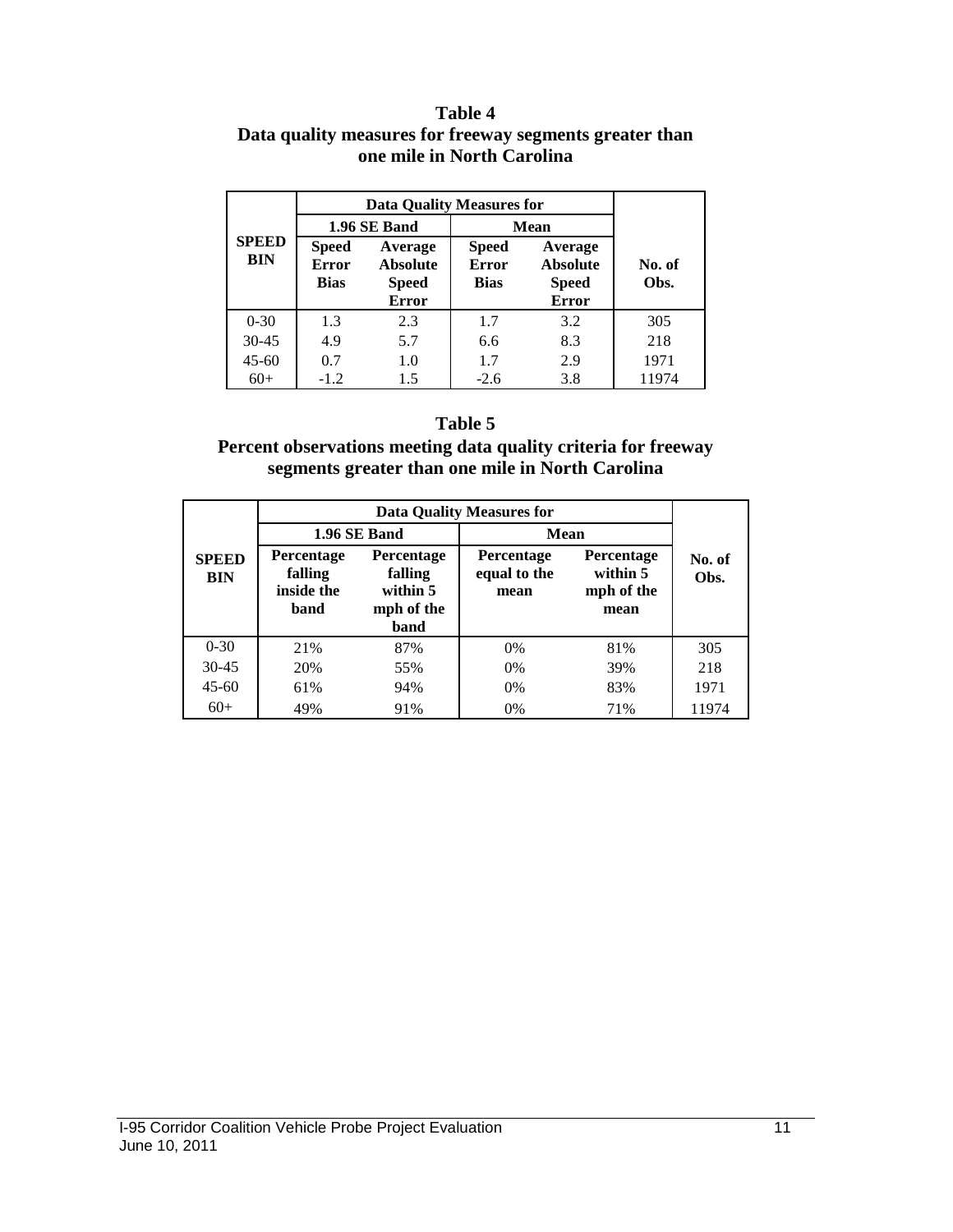|             |                      |                              |                            |                                             | <b>Data Quality Measures for</b>                           |                                             |                                                            |             |
|-------------|----------------------|------------------------------|----------------------------|---------------------------------------------|------------------------------------------------------------|---------------------------------------------|------------------------------------------------------------|-------------|
|             | <b>Standard</b>      |                              |                            |                                             | 1.96 SE Band                                               |                                             | Mean                                                       |             |
| TMC         | <b>TMC</b><br>length | <b>Bluetooth</b><br>distance | <b>SPEED</b><br><b>BIN</b> | <b>Speed</b><br><b>Error</b><br><b>Bias</b> | Average<br><b>Absolute</b><br><b>Speed</b><br><b>Error</b> | <b>Speed</b><br><b>Error</b><br><b>Bias</b> | Average<br><b>Absolute</b><br><b>Speed</b><br><b>Error</b> | No. of Obs. |
|             |                      |                              | $0 - 30$                   |                                             |                                                            |                                             |                                                            |             |
|             |                      |                              | 30-45                      | 10.0                                        | 12.0                                                       | 15.7                                        | 18.4                                                       | $6*$        |
| 125+04790   | 1.65                 | 1.68                         | $45 - 60$                  | 1.6                                         | 2.0                                                        | 5.1                                         | 5.9                                                        | $26*$       |
|             |                      |                              | $60+$                      | $-1.8$                                      | 2.0                                                        | $-4.0$                                      | 4.7                                                        | 1180        |
|             |                      |                              | $0 - 30$                   |                                             |                                                            |                                             |                                                            |             |
| $125+04791$ |                      | 2.20                         | 30-45                      |                                             |                                                            |                                             |                                                            |             |
|             | 2.25                 |                              | 45-60                      | 1.6                                         | 1.6                                                        | 6.3                                         | 6.3                                                        | $2*$        |
|             |                      |                              | $60+$                      | $-1.5$                                      | 1.7                                                        | $-3.7$                                      | 4.5                                                        | 1108        |
|             |                      |                              | $0 - 30$                   |                                             |                                                            |                                             |                                                            |             |
| 125-04789   | 1.65                 | 1.09                         | 30-45                      |                                             |                                                            |                                             |                                                            |             |
|             |                      |                              | $45 - 60$                  | 3.1                                         | 3.1                                                        | 6.4                                         | 6.4                                                        | 41          |
|             |                      |                              | $60+$                      | $-0.7$                                      | 1.3                                                        | $-1.6$                                      | 3.5                                                        | 1815        |
|             |                      |                              | $0 - 30$                   |                                             |                                                            |                                             |                                                            |             |
|             | 2.32                 | 2.20                         | 30-45                      |                                             |                                                            |                                             |                                                            |             |
| 125-04790   |                      |                              | $45 - 60$                  | 1.2                                         | 1.2                                                        | 5.9                                         | 5.9                                                        | $26*$       |
|             |                      |                              | $60+$                      | $-0.4$                                      | 0.9                                                        | $-1.2$                                      | 3.1                                                        | 1424        |
|             |                      |                              | $0 - 30$                   | 1.2                                         | 1.8                                                        | 1.5                                         | 2.5                                                        | 115         |
| 125-04793   | 2.37                 | 2.31                         | 30-45                      | 4.5                                         | 5.8                                                        | 5.5                                         | 8.5                                                        | 46          |
|             |                      |                              | 45-60                      | 1.9                                         | 3.0                                                        | 4.0                                         | 6.4                                                        | 72          |
|             |                      |                              | $60+$                      | 0.0                                         | 0.8                                                        | $-0.1$                                      | 2.6                                                        | 1305        |
|             |                      |                              | $0 - 30$                   | 2.8                                         | 3.8                                                        | 3.8                                         | 5.4                                                        | 56          |
| NC04-0001   | 1.17                 | 1.30                         | 30-45                      | 6.6                                         | 7.3                                                        | 8.4                                         | 9.4                                                        | 53          |
|             |                      |                              | 45-60                      | 0.9                                         | 1.0                                                        | 1.9                                         | 2.7                                                        | 991         |
|             |                      |                              | $60+$                      | $-0.7$                                      | 1.0                                                        | $-1.9$                                      | 3.0                                                        | 1208        |
|             |                      |                              | $0 - 30$                   | 0.6                                         | 2.0                                                        | 0.7                                         | 2.9                                                        | 131         |
| NC04-0002   | 2.42                 | 2.46                         | 30-45                      | 3.9                                         | 4.8                                                        | 5.8                                         | $7.2\,$                                                    | 75          |
|             |                      |                              | $45 - 60$                  | 1.8                                         | 3.2                                                        | 3.2                                         | 6.0                                                        | 64          |
|             |                      |                              | $60+$                      | $-1.6$                                      | 1.7                                                        | $-3.4$                                      | 4.0                                                        | 1387        |
|             |                      |                              | $0 - 30$                   | 3.9                                         | 3.9                                                        | 8.4                                         | 8.4                                                        | $3*$        |
| NC04-0003   | 0.98                 | 1.16                         | 30-45                      | 3.6                                         | 4.2                                                        | 5.4                                         | 6.9                                                        | 35          |
|             |                      |                              | $45 - 60$                  | 0.2                                         | 0.9                                                        | 0.3                                         | 2.8                                                        | 151         |
|             |                      |                              | $60+$                      | $-2.8$                                      | 2.8                                                        | $-5.2$                                      | 5.4                                                        | 1592        |
|             |                      |                              | $0 - 30$                   |                                             |                                                            |                                             |                                                            |             |
| NC04-0004   | 1.50                 | 1.35                         | $30 - 45$                  | 8.1                                         | 8.1                                                        | 11.1                                        | 11.1                                                       | $3*$        |
|             |                      |                              | 45-60                      | 0.2                                         | 0.4                                                        | 0.4                                         | 1.8                                                        | 598         |
|             |                      |                              | $60+$                      | $-0.9$                                      | 0.9                                                        | $-2.5$                                      | 2.9                                                        | 955         |

**Table 6 Data quality measures for individual freeway validation segments greater than one mile in the state of North Carolina**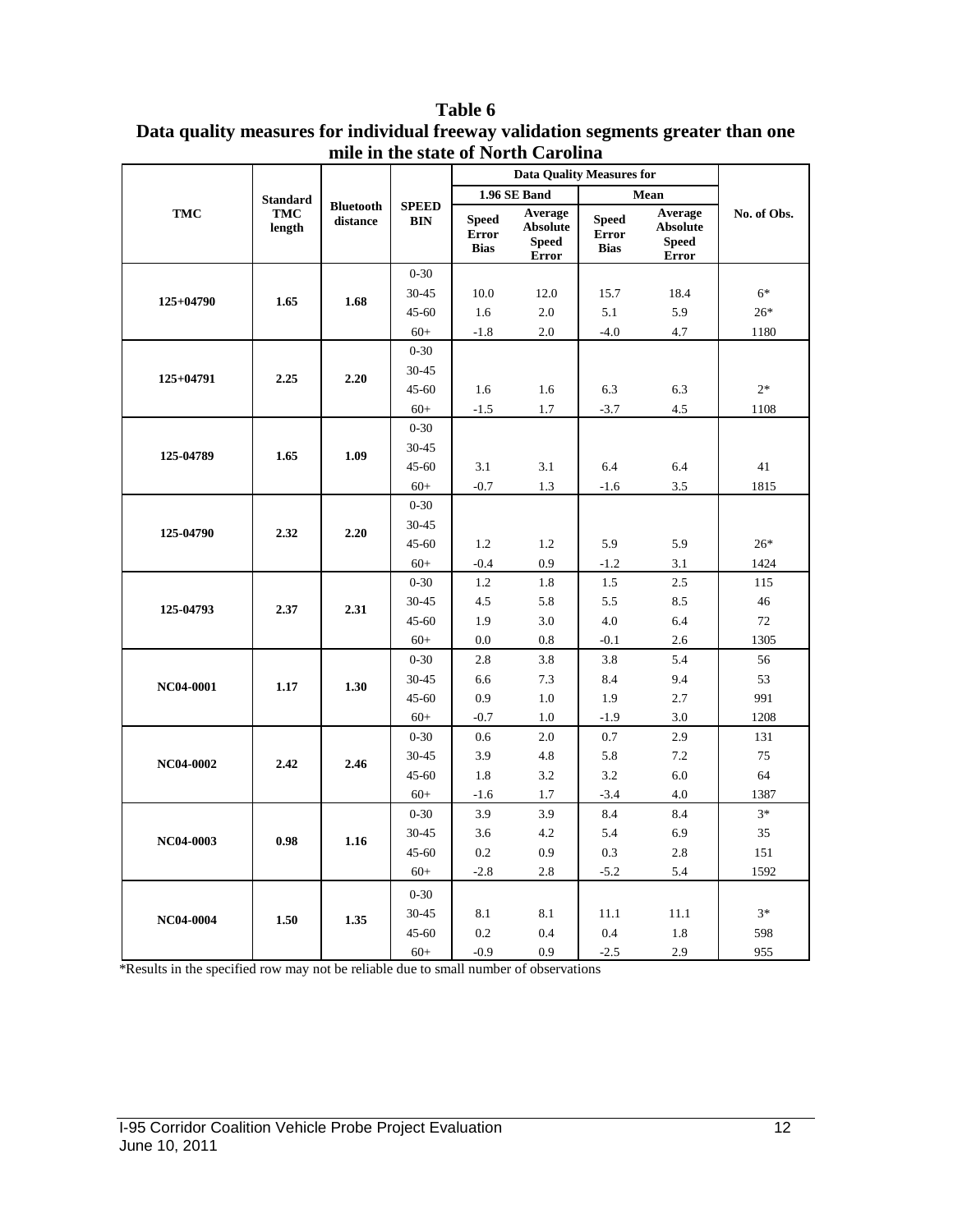|           |                   | <b>Data Quality Measures for</b>        |                                                   |                                                     |                                                                 |                                |                                          |                                          |                                                                           |                  |  |  |
|-----------|-------------------|-----------------------------------------|---------------------------------------------------|-----------------------------------------------------|-----------------------------------------------------------------|--------------------------------|------------------------------------------|------------------------------------------|---------------------------------------------------------------------------|------------------|--|--|
|           |                   |                                         |                                                   | 1.96 SE Band                                        |                                                                 |                                |                                          | Mean                                     |                                                                           |                  |  |  |
|           |                   |                                         |                                                   |                                                     | <b>Average Absolute</b>                                         |                                |                                          |                                          | <b>Average Absolute</b>                                                   |                  |  |  |
|           |                   |                                         | <b>Speed Error Bias</b>                           |                                                     | <b>Speed Error</b>                                              |                                | <b>Speed Error Bias</b>                  |                                          | <b>Speed Error</b>                                                        | No. of           |  |  |
| TMC       | <b>SPEED BIN</b>  | No.<br>falling<br>inside<br>the<br>band | $\frac{0}{0}$<br>falling<br>inside<br>the<br>band | No.<br>falling<br>within<br>5 mph<br>of the<br>band | $\frac{0}{0}$<br>falling<br>within<br>$5$ mph<br>of the<br>band | No.<br>equal<br>to the<br>mean | $\frac{0}{0}$<br>equal<br>to the<br>mean | No.<br>within<br>5 mph<br>of the<br>mean | $\mathbf{0}_{\mathbf{0}}^{\prime}$<br>within<br>$5$ mph<br>of the<br>mean | Obs.             |  |  |
|           | $0 - 30$          |                                         |                                                   |                                                     |                                                                 |                                |                                          |                                          |                                                                           |                  |  |  |
| 125+04790 | 30-45             | $\boldsymbol{0}$                        | $0\%$                                             | $\boldsymbol{0}$                                    | $0\%$                                                           | $\boldsymbol{0}$               | 0%                                       | $\boldsymbol{0}$                         | 0%                                                                        | $6*$             |  |  |
|           | 45-60             | 14                                      | 54%                                               | 23                                                  | 88%                                                             | $\boldsymbol{0}$               | 0%                                       | 13                                       | 50%                                                                       | 26               |  |  |
|           | $60+$             | 503                                     | 43%                                               | 1018                                                | 86%                                                             | $\overline{0}$                 | 0%                                       | 677                                      | 57%                                                                       | 1180             |  |  |
|           | $0 - 30$          |                                         |                                                   |                                                     |                                                                 |                                |                                          |                                          |                                                                           |                  |  |  |
| 125+04791 | 30-45             |                                         |                                                   |                                                     |                                                                 |                                |                                          |                                          |                                                                           |                  |  |  |
|           | $45 - 60$         | $\boldsymbol{0}$                        | 0%                                                | $\overline{c}$                                      | 100%                                                            | $\boldsymbol{0}$               | 0%                                       | $\mathbf{1}$                             | 50%                                                                       | $2*$             |  |  |
|           | $60+$             | 530                                     | 48%                                               | 977                                                 | 88%                                                             | $\overline{0}$                 | 0%                                       | 677                                      | 61%                                                                       | 1108             |  |  |
|           | $0 - 30$<br>30-45 |                                         |                                                   |                                                     |                                                                 |                                |                                          |                                          |                                                                           |                  |  |  |
| 125-04789 | 45-60             | 15                                      | 37%                                               | 29                                                  | 71%                                                             | $\boldsymbol{0}$               | 0%                                       | 17                                       |                                                                           | 41               |  |  |
|           | $60+$             | 981                                     | 54%                                               | 1677                                                | 92%                                                             | $\theta$                       | 0%                                       | 1350                                     | 41%<br>74%                                                                | 1815             |  |  |
|           | $0 - 30$          |                                         |                                                   |                                                     |                                                                 |                                |                                          |                                          |                                                                           |                  |  |  |
|           | 30-45             |                                         |                                                   |                                                     |                                                                 |                                |                                          |                                          |                                                                           |                  |  |  |
| 125-04790 | $45 - 60$         | 13                                      | 50%                                               | 24                                                  | 92%                                                             | $\boldsymbol{0}$               | 0%                                       | 9                                        | 35%                                                                       | $26*$            |  |  |
|           | $60+$             | 903                                     | 63%                                               | 1350                                                | 95%                                                             | $\overline{c}$                 | 0%                                       | 1144                                     | 80%                                                                       | 1424             |  |  |
|           | $0 - 30$          | 24                                      | 21%                                               | 105                                                 | 91%                                                             | $\overline{0}$                 | 0%                                       | 101                                      | 88%                                                                       | $\overline{115}$ |  |  |
|           | 30-45             | $\boldsymbol{7}$                        | 15%                                               | 26                                                  | 57%                                                             | $\boldsymbol{0}$               | 0%                                       | 19                                       | 41%                                                                       | 46               |  |  |
| 125-04793 | 45-60             | 18                                      | 25%                                               | 56                                                  | 78%                                                             | $\boldsymbol{0}$               | 0%                                       | 30                                       | 42%                                                                       | 72               |  |  |
|           | $60+$             | 836                                     | 64%                                               | 1262                                                | 97%                                                             | 8                              | 1%                                       | 1142                                     | 88%                                                                       | 1305             |  |  |
|           | $0 - 30$          | 13                                      | 23%                                               | 40                                                  | 71%                                                             | $\overline{0}$                 | 0%                                       | 36                                       | 64%                                                                       | 56               |  |  |
| NC04-0001 | 30-45             | 5                                       | 9%                                                | 22                                                  | 42%                                                             | $\boldsymbol{0}$               | 0%                                       | 10                                       | 19%                                                                       | 53               |  |  |
|           | $45 - 60$         | 585                                     | 59%                                               | 940                                                 | 95%                                                             | 3                              | 0%                                       | 833                                      | 84%                                                                       | 991              |  |  |
|           | $60+$             | 644                                     | 53%                                               | 1166                                                | 97%                                                             | $\overline{c}$                 | 0%                                       | 995                                      | 82%                                                                       | 1208             |  |  |
|           | $0 - 30$          | 28                                      | 21%                                               | 119                                                 | 91%                                                             | $\overline{0}$                 | 0%                                       | 109                                      | 83%                                                                       | 131              |  |  |
| NC04-0002 | 30-45             | 20                                      | 27%                                               | 48                                                  | 64%                                                             | $\boldsymbol{0}$               | 0%                                       | 38                                       | 51%                                                                       | $75\,$           |  |  |
|           | 45-60             | 15                                      | 23%                                               | 44                                                  | 69%                                                             | $\boldsymbol{0}$               | 0%                                       | 26                                       | 41%                                                                       | 64               |  |  |
|           | $60+$             | 550                                     | 40%                                               | 1246                                                | 90%                                                             | $\mathbf{1}$                   | 0%                                       | 933                                      | 67%                                                                       | 1387             |  |  |
|           | $0 - 30$          | $\boldsymbol{0}$                        | $0\%$                                             | $\overline{c}$                                      | 67%                                                             | $\boldsymbol{0}$               | 0%                                       | $\mathbf{1}$                             | 33%                                                                       | $3*$             |  |  |
| NC04-0003 | 30-45             | 11                                      | 31%                                               | 22                                                  | 63%                                                             | $\boldsymbol{0}$               | 0%                                       | 17                                       | 49%                                                                       | 35               |  |  |
|           | 45-60             | 94                                      | 62%                                               | 144                                                 | 95%                                                             | $\mathbf{1}$<br>$\overline{0}$ | 1%                                       | 131                                      | 87%                                                                       | 151              |  |  |
|           | $60+$<br>$0 - 30$ | 367                                     | 23%                                               | 1274                                                | 80%                                                             |                                | 0%                                       | 779                                      | 49%                                                                       | 1592             |  |  |
|           | 30-45             | $\boldsymbol{0}$                        | 0%                                                | $\mathbf{1}$                                        | 33%                                                             | $\boldsymbol{0}$               | 0%                                       | $\boldsymbol{0}$                         | 0%                                                                        | $3*$             |  |  |
| NC04-0004 | $45 - 60$         | 444                                     | 74%                                               | 594                                                 | 99%                                                             | $\boldsymbol{0}$               | 0%                                       | 577                                      | 96%                                                                       | 598              |  |  |
|           | $60+$             | 506                                     | 53%                                               | 927                                                 | 97%                                                             | $\boldsymbol{0}$               | 0%                                       | 807                                      | 85%                                                                       | 955              |  |  |

#### **Table 7 Observations meeting data quality criteria for individual freeway validation segments greater than one mile in the state of North Carolina**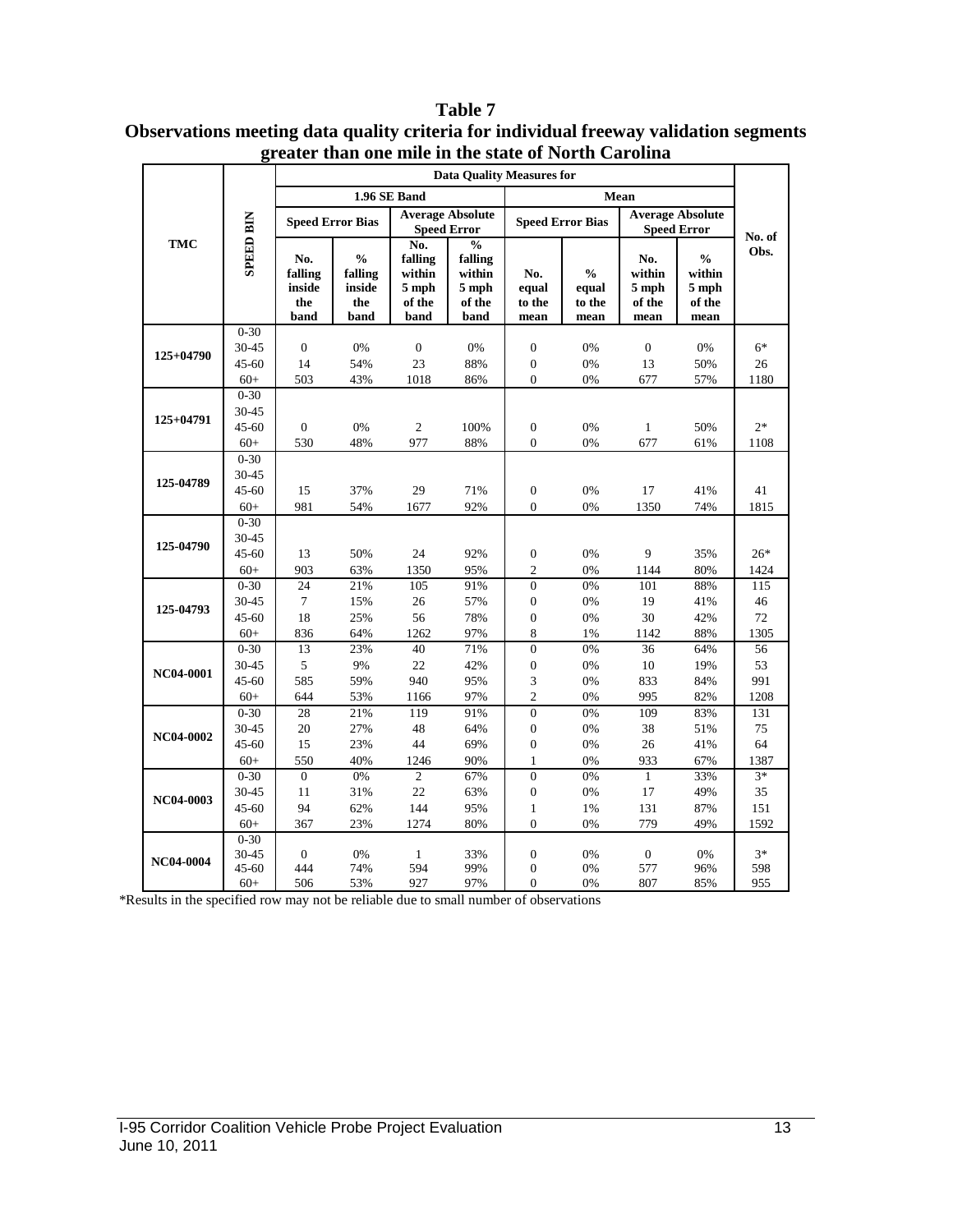



**Speed error bias for freeway segments greater than one mile in North Carolina**



**Figure 3**

**Average absolute speed error for freeway segments greater than one mile in North Carolina**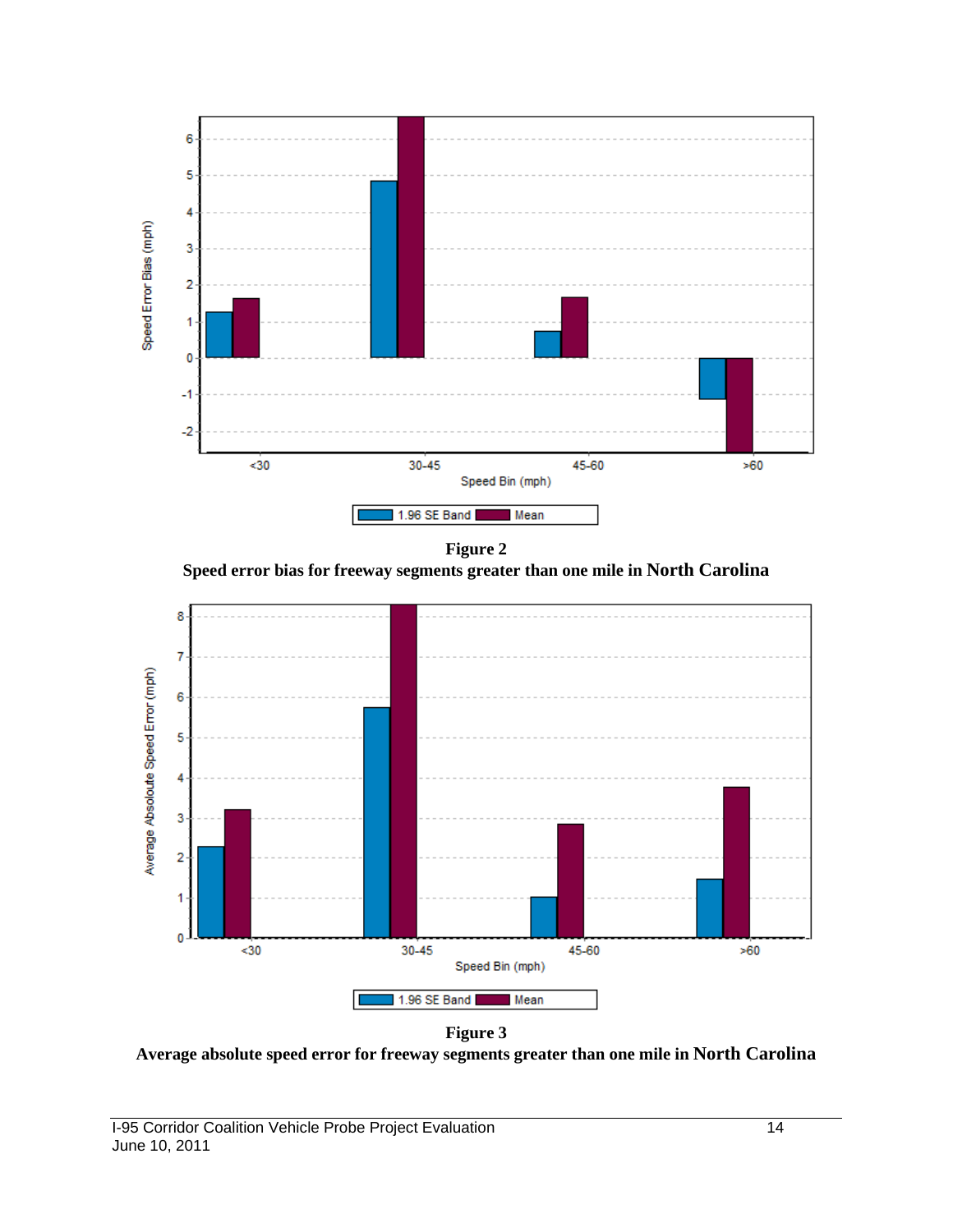# *Analysis of Results for Ramps*

Ramps are anticipated to be included in the Vehicle Probe Project data feed as of July 1, 2011, enabling users to estimate travel time on complex routes that span multiple highways. The data from the freeway ramp segments were analyzed separately from mainline freeway segments.

The results from the ramp analysis, noted in Table 8, show that in all speed bins, INRIX data collected on the three ramp segments studied meets the data quality measures set forth in the contract for normal freeway segments. However, it should be noted that ramps are not subject to the contractual quality specification for freeways.

Table 9 shows the percentage of the time intervals that fall within 5 mph of the SEM band and the mean for each speed bin for all ramp segments in North Carolina. Tables 10 and 11 present detailed data for individual ramp segments in North Carolina in similar format as Tables 8 and 9, respectively. Note that for some segments and in some speed bins the comparison results may not be reliable due to small number of observations.

Figures 4 and 5 show the overall speed error biases for different speed bins, and the average absolute speed errors for all considered ramp segments in North Carolina, respectively. These figures correspond to Table 8.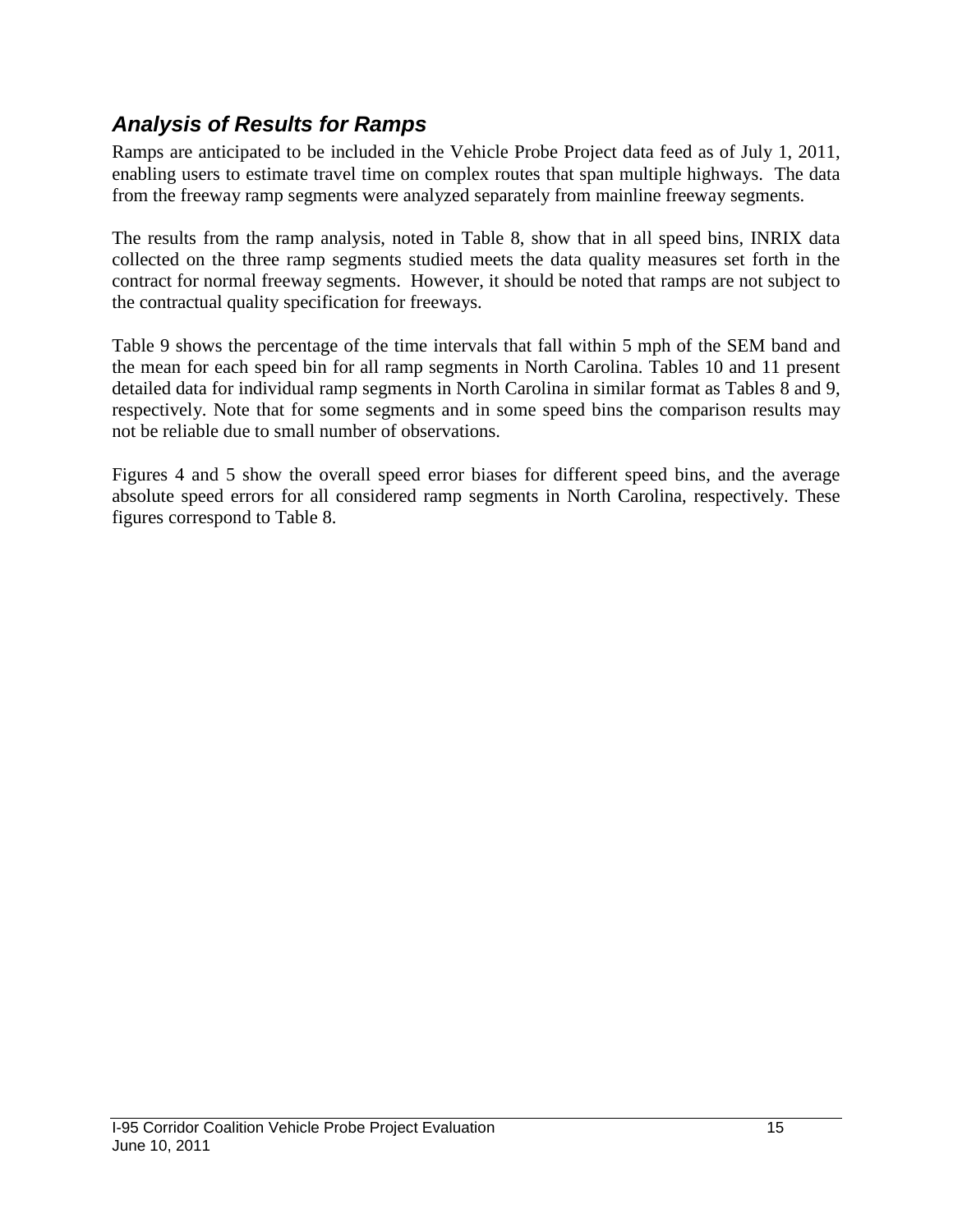#### **Table 8 Data quality measures for ramp segments greater than one mile in North Carolina**

|                     |                                             | <b>Data Quality Measures for</b>                           |                                             |                                                            |                |  |  |
|---------------------|---------------------------------------------|------------------------------------------------------------|---------------------------------------------|------------------------------------------------------------|----------------|--|--|
|                     |                                             | 1.96 SE Band                                               |                                             | <b>Mean</b>                                                |                |  |  |
| <b>SPEED</b><br>BIN | <b>Speed</b><br><b>Error</b><br><b>Bias</b> | Average<br><b>Absolute</b><br><b>Speed</b><br><b>Error</b> | <b>Speed</b><br><b>Error</b><br><b>Bias</b> | Average<br><b>Absolute</b><br><b>Speed</b><br><b>Error</b> | No. of<br>Obs. |  |  |
| $0 - 30$            | 3.1                                         | 4.6                                                        | 3.8                                         | 6.6                                                        | 55             |  |  |
| $30 - 45$           | 4.0                                         | 6.3                                                        | 8.6                                         | 12.2                                                       | $20*$          |  |  |
| $45 - 60$           | 1.8                                         | 1.9                                                        | 4.0                                         | 4.5                                                        | 761            |  |  |
| $60+$               | $-1.0$                                      | 1.2                                                        | $-3.2$                                      | 3.4                                                        | $18*$          |  |  |

\*Results in the specified row may not be reliable due to small number of observations

#### **Table 9**

#### **Percent observations meeting data quality criteria for ramp segments greater than one mile in North Carolina**

|                            | <b>Data Quality Measures for</b>                   |                                                                |                                           |                                                     |                |  |  |
|----------------------------|----------------------------------------------------|----------------------------------------------------------------|-------------------------------------------|-----------------------------------------------------|----------------|--|--|
| <b>SPEED</b><br><b>BIN</b> |                                                    | 1.96 SE Band                                                   | <b>Mean</b>                               |                                                     |                |  |  |
|                            | <b>Percentage</b><br>falling<br>inside the<br>band | <b>Percentage</b><br>falling<br>within 5<br>mph of the<br>band | <b>Percentage</b><br>equal to the<br>mean | <b>Percentage</b><br>within 5<br>mph of the<br>mean | No. of<br>Obs. |  |  |
| $0 - 30$                   | 33%                                                | 73%                                                            | 0%                                        | 53%                                                 | 55             |  |  |
| $30 - 45$                  | 20%                                                | 35%                                                            | 0%                                        | 15%                                                 | $20*$          |  |  |
| $45 - 60$                  | 42%                                                | 87%                                                            | 0%                                        | 59%                                                 | 761            |  |  |
| $60+$                      | 39%                                                | 100%                                                           | 0%                                        | 89%                                                 | $18*$          |  |  |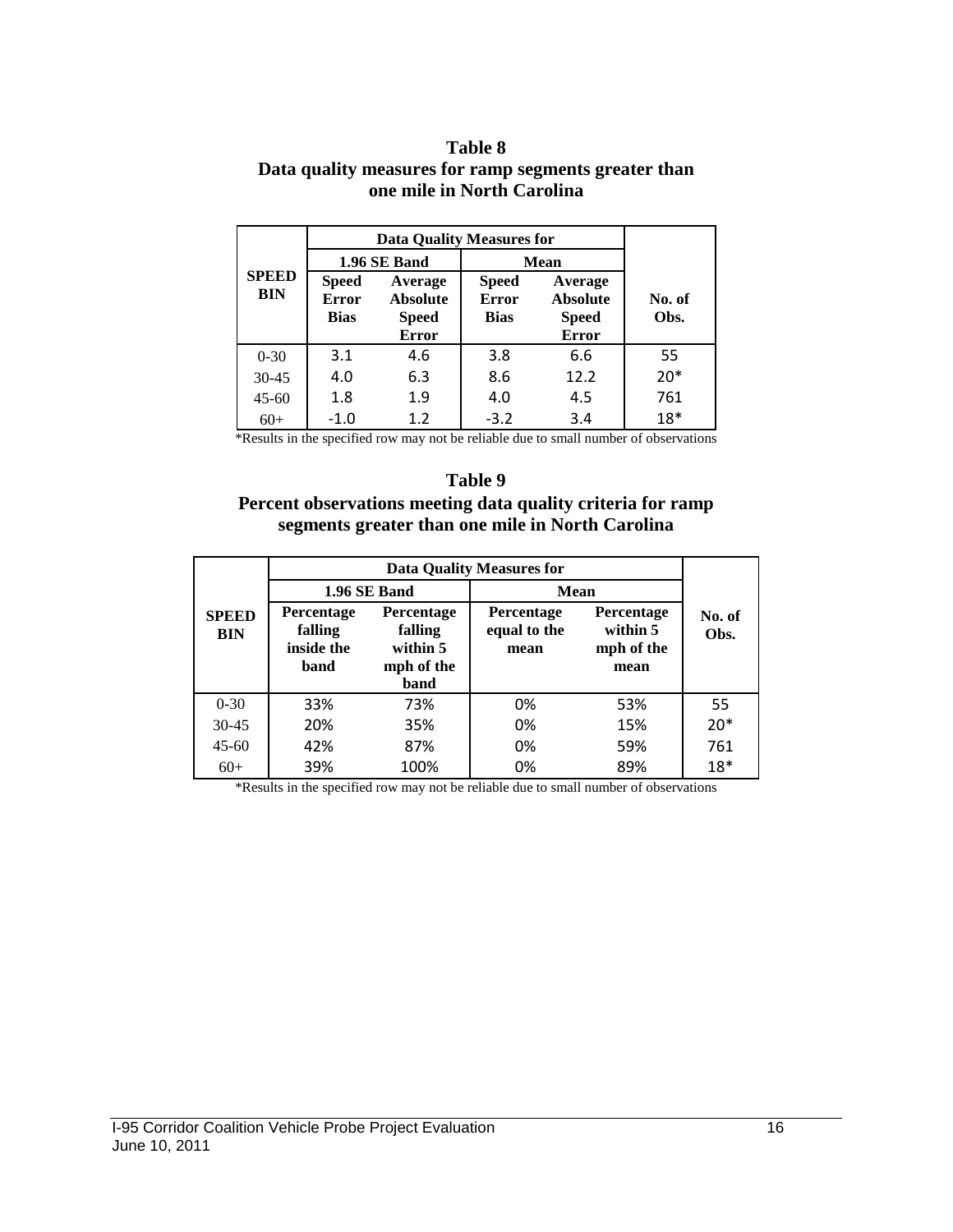#### **Table 10 Data quality measures for individual ramp validation segments greater than one mile in the state of North Carolina**

|            | <b>Standard TMC</b><br>length | <b>Bluetooth</b><br>distance | <b>SPEED</b><br><b>BIN</b> | <b>Data Quality Measures for</b>            |                                                            |                                             |                                                            |                |
|------------|-------------------------------|------------------------------|----------------------------|---------------------------------------------|------------------------------------------------------------|---------------------------------------------|------------------------------------------------------------|----------------|
|            |                               |                              |                            | 1.96 SE Band                                |                                                            | Mean                                        |                                                            |                |
| <b>TMC</b> |                               |                              |                            | <b>Speed</b><br><b>Error</b><br><b>Bias</b> | Average<br><b>Absolute</b><br><b>Speed</b><br><b>Error</b> | <b>Speed</b><br><b>Error</b><br><b>Bias</b> | Average<br><b>Absolute</b><br><b>Speed</b><br><b>Error</b> | No. of<br>Obs. |
|            | 0.83                          | 0.65                         | $0 - 30$                   |                                             |                                                            |                                             |                                                            |                |
| NC04-0005  |                               |                              | $30 - 45$                  | 0.0                                         | 0.0                                                        | 5.2                                         | 5.2                                                        | $1*$           |
|            |                               |                              | $45 - 60$                  | 0.2                                         | 0.5                                                        | 0.7                                         | 3.0                                                        | 50             |
|            |                               |                              | $60+$                      | $-2.6$                                      | 2.6                                                        | $-6.0$                                      | 6.0                                                        | $17*$          |
|            | 1.06                          | 1.10                         | $0 - 30$                   | 3.1                                         | 4.6                                                        | 3.8                                         | 6.6                                                        | 55             |
| NC04-0006  |                               |                              | $30 - 45$                  | 4.0                                         | 6.3                                                        | 8.6                                         | 12.2                                                       | $20*$          |
|            |                               |                              | $45 - 60$                  | 1.8                                         | 1.9                                                        | 4.0                                         | 4.5                                                        | 761            |
|            |                               |                              | $60+$                      | $-1.0$                                      | 1.2                                                        | $-3.2$                                      | 3.4                                                        | 18*            |
|            |                               | 0.86                         | $0 - 30$                   | 0.0                                         | 0.0                                                        | 14.6                                        | 14.6                                                       | $1*$           |
| NC04-0007  | 0.89                          |                              | $30 - 45$                  | $-0.1$                                      | 4.3                                                        | 4.4                                         | 12.1                                                       | $11*$          |
|            |                               |                              | $45 - 60$                  | $-0.7$                                      | 0.8                                                        | $-1.0$                                      | 3.4                                                        | 93             |
|            |                               |                              | $60+$                      | $-5.3$                                      | 5.3                                                        | $-7.1$                                      | 7.1                                                        | $3*$           |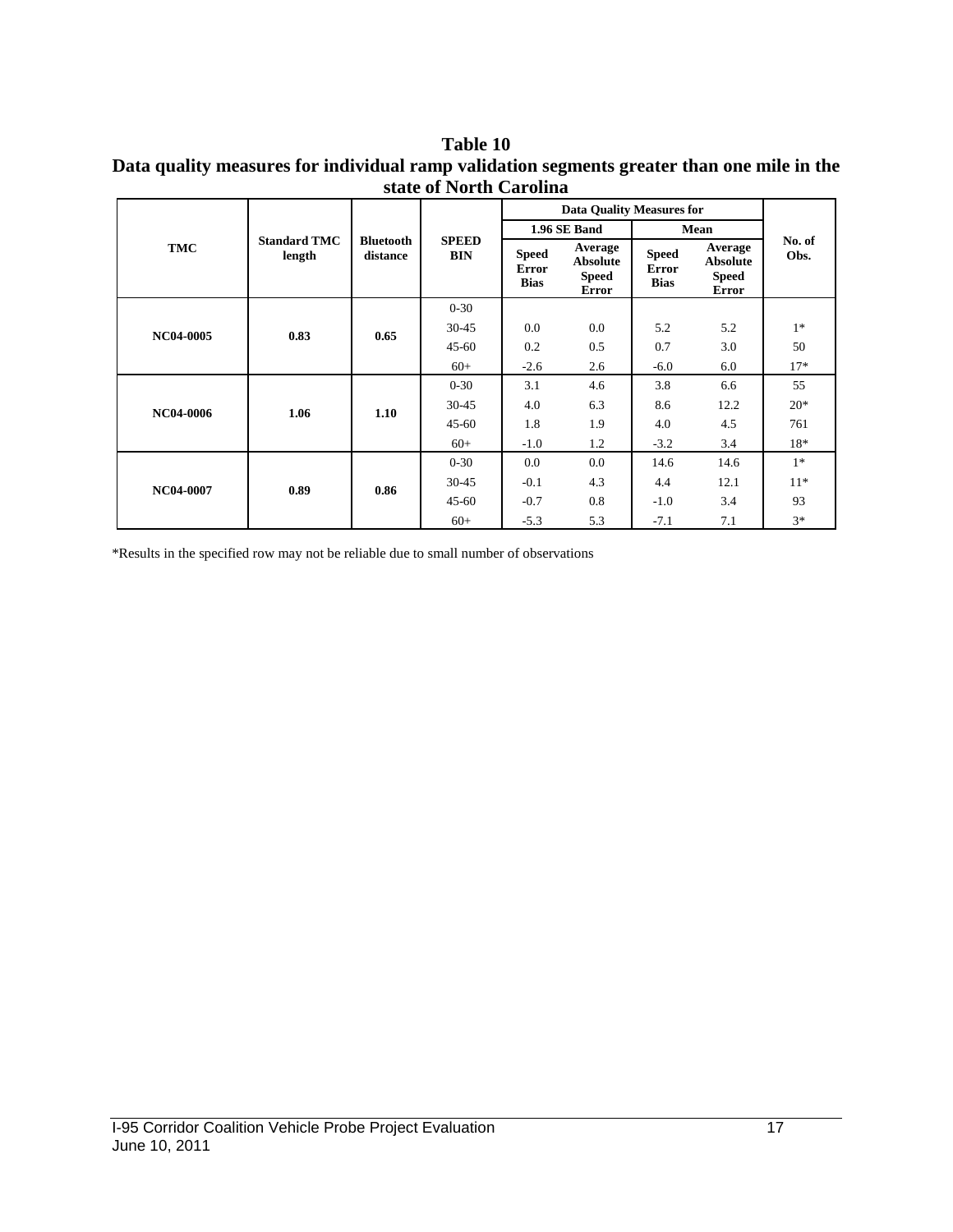**Table 11 Observations meeting data quality criteria for individual ramp validation segments greater than one mile in the state of North Carolina**

| <b>TMC</b> | <b>SPEED BIN</b> | <b>Data Quality Measures for</b>        |                                                   |                                                     |                                                               |                                |                                          |                                               |                                                    |        |
|------------|------------------|-----------------------------------------|---------------------------------------------------|-----------------------------------------------------|---------------------------------------------------------------|--------------------------------|------------------------------------------|-----------------------------------------------|----------------------------------------------------|--------|
|            |                  | 1.96 SE Band                            |                                                   |                                                     |                                                               | Mean                           |                                          |                                               |                                                    |        |
|            |                  | <b>Speed Error Bias</b>                 |                                                   | <b>Average Absolute</b><br><b>Speed Error</b>       |                                                               | <b>Speed Error Bias</b>        |                                          | <b>Average Absolute</b><br><b>Speed Error</b> |                                                    | No. of |
|            |                  | No.<br>falling<br>inside<br>the<br>band | $\frac{0}{0}$<br>falling<br>inside<br>the<br>band | No.<br>falling<br>within<br>5 mph<br>of the<br>band | $\frac{0}{0}$<br>falling<br>within<br>5 mph<br>of the<br>band | No.<br>equal<br>to the<br>mean | $\frac{0}{0}$<br>equal<br>to the<br>mean | No.<br>within<br>5 mph<br>of the<br>mean      | $\frac{0}{0}$<br>within<br>5 mph<br>of the<br>mean | Obs.   |
| NC04-0005  | $0 - 30$         |                                         |                                                   |                                                     |                                                               |                                |                                          |                                               |                                                    |        |
|            | 30-45            | 1                                       | 100%                                              | 1                                                   | 100%                                                          | $\overline{0}$                 | 0%                                       | $\overline{0}$                                | 0%                                                 | $1*$   |
|            | $45 - 60$        | 39                                      | 78%                                               | 49                                                  | 98%                                                           | $\Omega$                       | 0%                                       | 41                                            | 82%                                                | 50     |
|            | $60+$            | 7                                       | 41%                                               | 13                                                  | 76%                                                           | $\Omega$                       | 0%                                       | 6                                             | 35%                                                | $17*$  |
| NC04-0006  | $0 - 30$         | 18                                      | 33%                                               | 40                                                  | 73%                                                           | $\overline{0}$                 | 0%                                       | 29                                            | 53%                                                | 55     |
|            | $30 - 45$        | 4                                       | 20%                                               | 7                                                   | 35%                                                           | 0                              | 0%                                       | 3                                             | 15%                                                | $20*$  |
|            | $45 - 60$        | 323                                     | 42%                                               | 664                                                 | 87%                                                           | $\theta$                       | 0%                                       | 451                                           | 59%                                                | 761    |
|            | $60+$            | 7                                       | 39%                                               | 18                                                  | 100%                                                          | 0                              | 0%                                       | 16                                            | 89%                                                | 18*    |
| NC04-0007  | $0 - 30$         |                                         | 100%                                              | 1                                                   | 100%                                                          | $\theta$                       | 0%                                       | $\Omega$                                      | 0%                                                 | $1*$   |
|            | 30-45            | 4                                       | 36%                                               | 5                                                   | 45%                                                           | 0                              | 0%                                       | 1                                             | 9%                                                 | $11*$  |
|            | $45 - 60$        | 67                                      | 72%                                               | 87                                                  | 94%                                                           | $\Omega$                       | 0%                                       | 77                                            | 83%                                                | 93     |
|            | $60+$            |                                         | 33%                                               | $\overline{c}$                                      | 67%                                                           | $\Omega$                       | 0%                                       | 1                                             | 33%                                                | $3*$   |